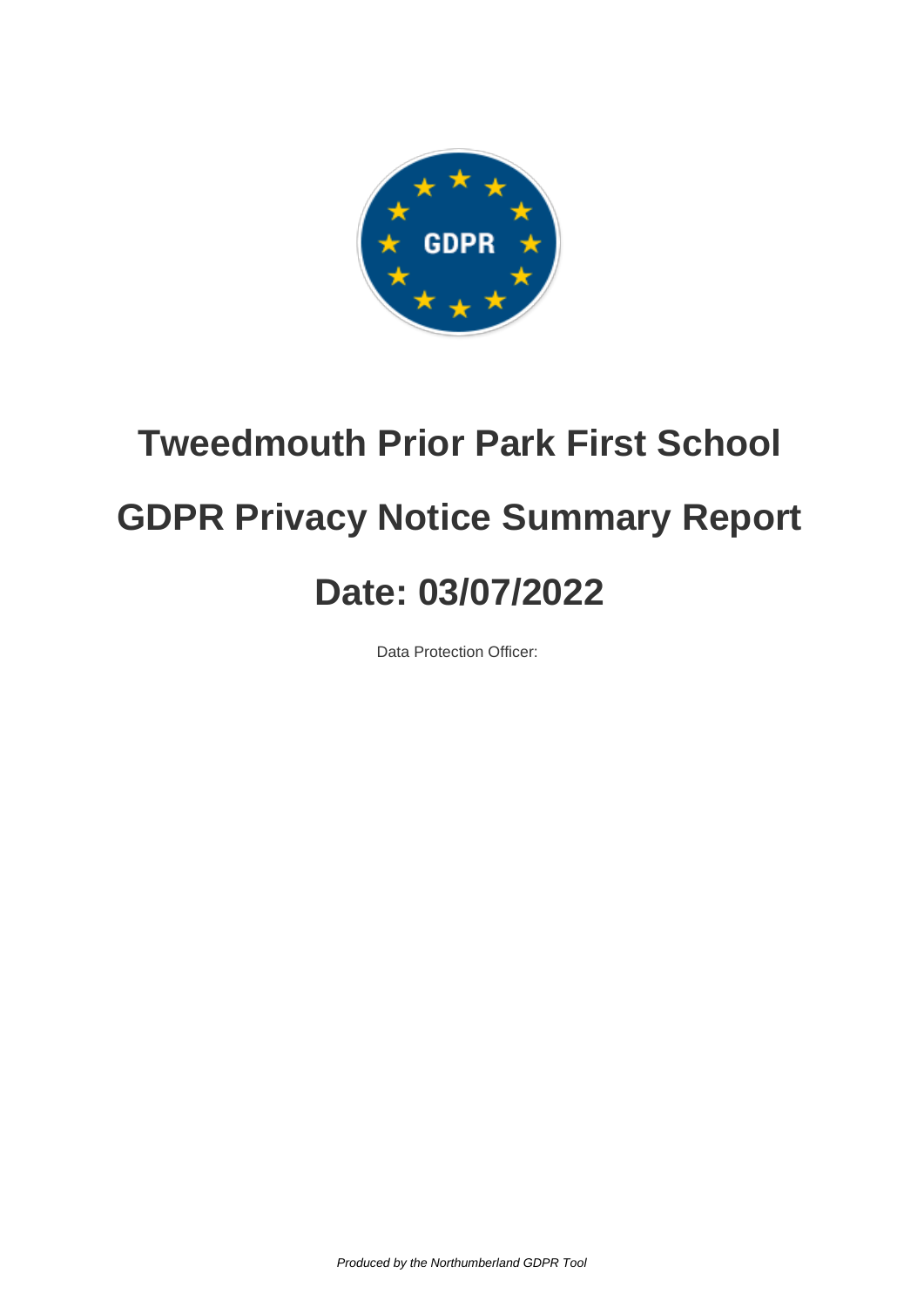### **Introduction**

Under the General Data Protection Regulations (GDPR), individuals have a right to be informed about how the school uses any personal data that we hold about them. This report provides information on the kinds of personal data we hold as a school and why and how we might use it.

Schools use a variety of personal data as part of their work and we take great care to ensure that this information is kept safe and secure. Personal data includes things like names, addresses and age, information that we need in order to comply with our statutory role in educating pupils.

Most of this data is essential and does not require your consent to use it. Some personal data is not essential and for that, depending on age, we require the consent of either the pupil or parent. An example of the kind of data that needs consent would be using pupil photographs on the school website.

In this GDPR Privacy Notice summary report, you will find a complete list of all the systems the school uses which hold personal data. The report also contains additional information such as what personal data items are held, the legal basis for doing this, along with a description of the system, why the school processes the data and who it is shared with.

If you have any queries about this document or any other issue relaing to personal data, please contact the school Data Protection Officer, whose name is on the front of the pack.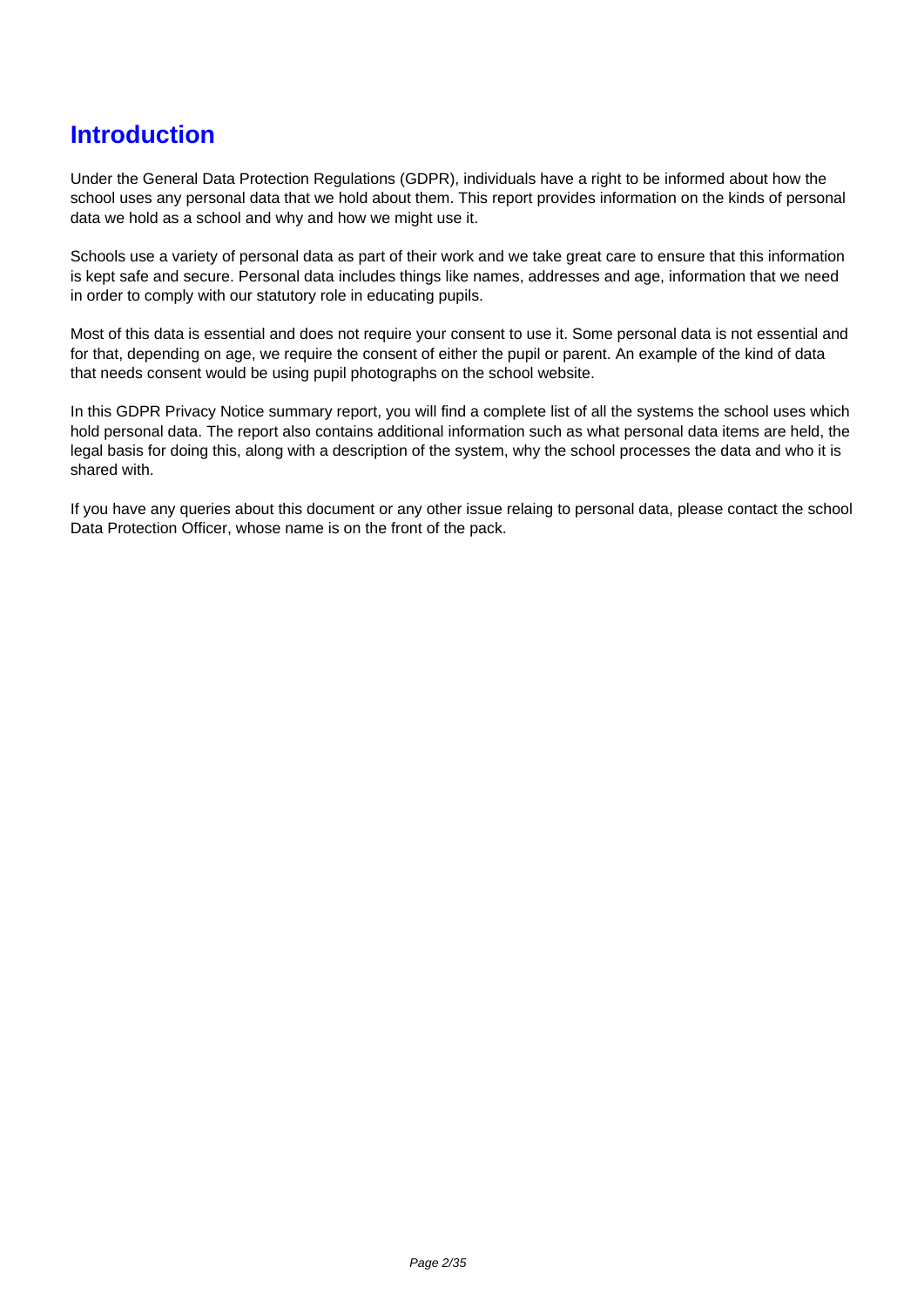## **Systems included in this report**

| <b>System Name</b>                         | <b>Description</b>                                                                                                                                                                                                                                                                                                                                                                                                                                                                                                                                                                                 | <b>Special Category</b> |
|--------------------------------------------|----------------------------------------------------------------------------------------------------------------------------------------------------------------------------------------------------------------------------------------------------------------------------------------------------------------------------------------------------------------------------------------------------------------------------------------------------------------------------------------------------------------------------------------------------------------------------------------------------|-------------------------|
| 2Build a profile                           | EYFS email communication & observation system                                                                                                                                                                                                                                                                                                                                                                                                                                                                                                                                                      | yes                     |
| Accident book                              | Log of accidents / minor injuries in school                                                                                                                                                                                                                                                                                                                                                                                                                                                                                                                                                        |                         |
| <b>Accident Report Form</b>                | ACC1 form for reporting accidents to NCC                                                                                                                                                                                                                                                                                                                                                                                                                                                                                                                                                           |                         |
| Attendance file                            | Attendance information about pupils and classes                                                                                                                                                                                                                                                                                                                                                                                                                                                                                                                                                    | yes                     |
| <b>BSquared Connecting Steps</b>           | Tool for assessing pupil progress                                                                                                                                                                                                                                                                                                                                                                                                                                                                                                                                                                  |                         |
| Charanga                                   | Charanga Music School, the best-selling, modern<br>resource for primary music - online, easy to use and<br>great value. Includes A complete scheme to teach the<br>national curriculum for music A vast library of songs,<br>topics, instrument courses and creative apps In-depth<br>support for assessment, SEND and personalised<br>teaching and learning                                                                                                                                                                                                                                       |                         |
| <b>Child Protection Records -</b><br>Paper | Records relating to child protection issues for<br>individual pupils                                                                                                                                                                                                                                                                                                                                                                                                                                                                                                                               | yes                     |
| Class Dojo                                 | Class Dojo is a classroom management and behaviour<br>rewards system which includes a digital portfolio for<br>pupils which can be accessed by staff, pupils and<br>parents?/carers.                                                                                                                                                                                                                                                                                                                                                                                                               |                         |
| <b>CLPE</b>                                | Welcome to The Centre for Literacy in Primary<br>Education The Centre for Literacy in Primary<br>Education is a UK based children's literacy charity<br>working with primary schools. Our work raises the<br>achievement of children's reading and writing by<br>helping schools to teach literacy creatively and<br>effectively, putting quality children's books at the heart<br>of all learning. We offer courses at our literacy library<br>in central London and deliver training in various<br>regional locations as well as provide a wide range of<br>free resources for Primary teachers. |                         |
| Consent for educational visits             | Consent information for all educational visits including<br>day trips and residential visits                                                                                                                                                                                                                                                                                                                                                                                                                                                                                                       | yes                     |
| Covid-19 Lateral Flow Testing              | About 1 in 3 people with coronavirus do not have<br>symptoms but can still pass it on to others. Regular<br>testing of people without symptoms is important to help<br>stop the virus spreading and protect your loved ones.<br>As lockdown restrictions gradually ease we all need to<br>play our part to help protect each other. The following<br>people in England will have access to regular rapid<br>lateral flow testing made available to them as schools<br>reopen: secondary school pupils primary and<br>secondary school staff households, childcare and                              | yes                     |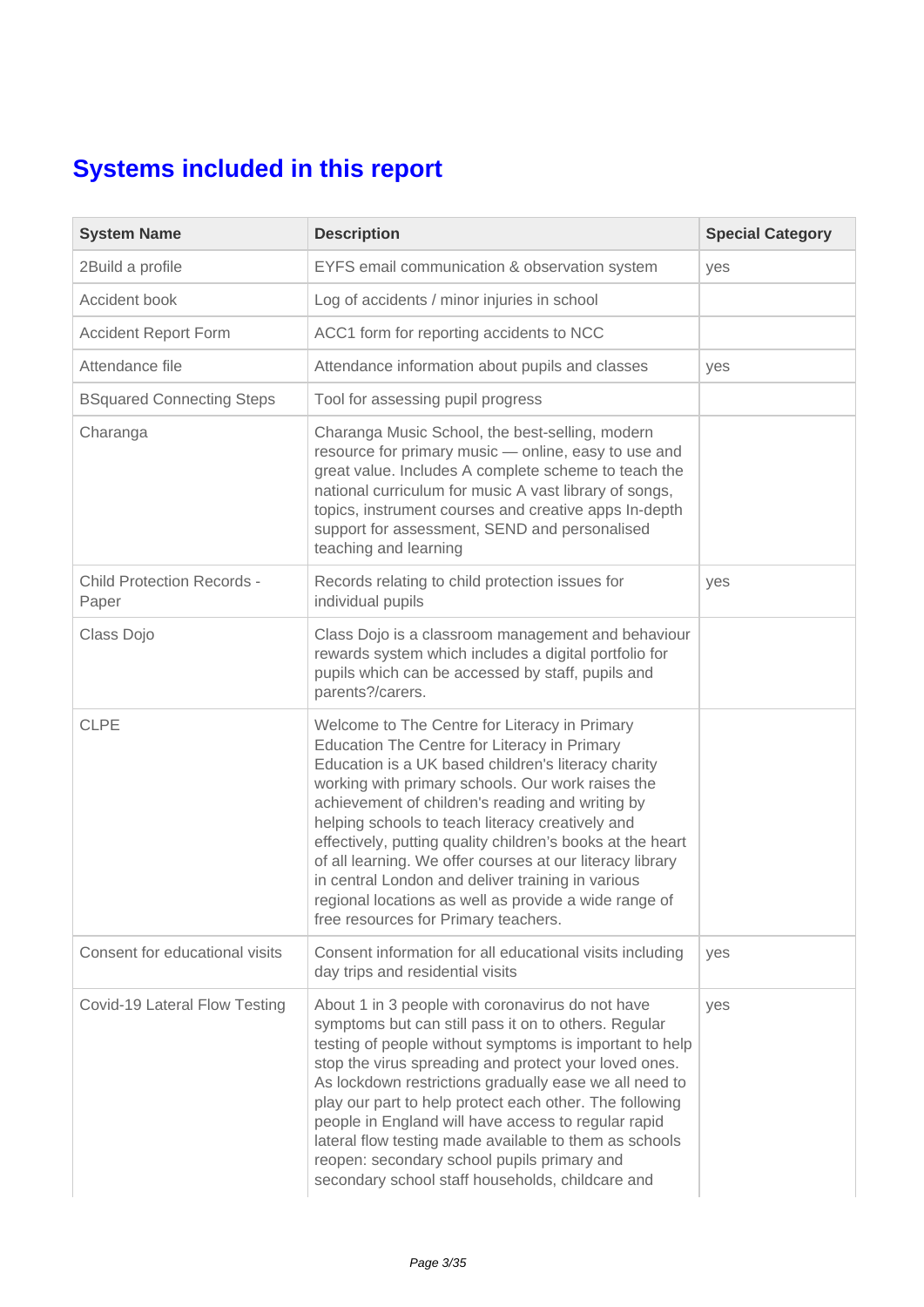|                                            | support bubbles of primary and secondary-age pupils<br>households, childcare and support bubbles of primary<br>and secondary staff                                                                                                                                                                                                                                                                                                                                                                                                                                                                                                                                                                                                                                                       |     |
|--------------------------------------------|------------------------------------------------------------------------------------------------------------------------------------------------------------------------------------------------------------------------------------------------------------------------------------------------------------------------------------------------------------------------------------------------------------------------------------------------------------------------------------------------------------------------------------------------------------------------------------------------------------------------------------------------------------------------------------------------------------------------------------------------------------------------------------------|-----|
| <b>CPOMS</b>                               | <b>CPOMS - Safeguarding and Child Protection Software</b><br>for Schools Secure online monitoring of child<br>protection, safeguarding and wider student pastoral<br>welfare for schoolls. CPOMS is software application for<br>monitoring child protection, safeguarding and a whole<br>range of pastoral and welfare issues. Working<br>alongside a school's existing safeguarding processes,<br>CPOMS is an intuitive system to help with the<br>management and recording of child protection,<br>behavioural issues, bullying, special educational<br>needs, domestic issues and much much more. Using<br>CPOMS, schools can ensure that students are safe<br>and fully supported, whilst school staff can focus on<br>teaching and providing support, instead of<br>administration. | yes |
| Data tracking spreadsheets                 | Spreadhseets (excel) to track progress of children over<br>the course of their school career.                                                                                                                                                                                                                                                                                                                                                                                                                                                                                                                                                                                                                                                                                            | yes |
| Dietary requirements<br>information sheets | Required documents for specific chidlren with severe<br>allergies / intolerances and religious observations<br>(food)                                                                                                                                                                                                                                                                                                                                                                                                                                                                                                                                                                                                                                                                    | yes |
| <b>Education City</b>                      | EducationCity offers a flexible range of teaching<br>resources, linked to teaching, planning and<br>assessment.                                                                                                                                                                                                                                                                                                                                                                                                                                                                                                                                                                                                                                                                          |     |
| <b>EVOLVE</b> visits                       | An online system for the planning, approval and<br>management of educational visits, sports fixtures and<br>extra-curricular activities.                                                                                                                                                                                                                                                                                                                                                                                                                                                                                                                                                                                                                                                 |     |
| Explorify                                  | Explorify is changing the way primary science is being<br>taught in schools Our free resource of engaging,<br>creative science activities has been designed to spark<br>curiosity, discussion and debate. From video to hands-<br>on activities, it's easy to get Explorifying!                                                                                                                                                                                                                                                                                                                                                                                                                                                                                                          |     |
| <b>GL-Assessment</b>                       | GL assessments provide a range of tests for schools<br>including reading, progress and cognitive tests                                                                                                                                                                                                                                                                                                                                                                                                                                                                                                                                                                                                                                                                                   |     |
| Google drive for education                 | suite of online tools for staff and pupils, including<br>Google drive, docs, slides, sheets, gmail and Google<br>classroom.                                                                                                                                                                                                                                                                                                                                                                                                                                                                                                                                                                                                                                                              |     |
| Governance                                 | Details of all members of the Governing Body                                                                                                                                                                                                                                                                                                                                                                                                                                                                                                                                                                                                                                                                                                                                             |     |
| Health & Safety                            | Records pertaining to Health & Safety                                                                                                                                                                                                                                                                                                                                                                                                                                                                                                                                                                                                                                                                                                                                                    |     |
| <b>iTrack</b>                              | Pupil tracking and reporting software for EYFS - KS3                                                                                                                                                                                                                                                                                                                                                                                                                                                                                                                                                                                                                                                                                                                                     |     |
| <b>Lightspeed Internet Filtering</b>       | The Lightspeed Rockets provide DfE compliant<br>Internet Filtering Services for all schools connected to<br>the Internet through NCC.                                                                                                                                                                                                                                                                                                                                                                                                                                                                                                                                                                                                                                                    |     |
| Live Kitchen                               | Live kitchen provides a number of online tools for                                                                                                                                                                                                                                                                                                                                                                                                                                                                                                                                                                                                                                                                                                                                       |     |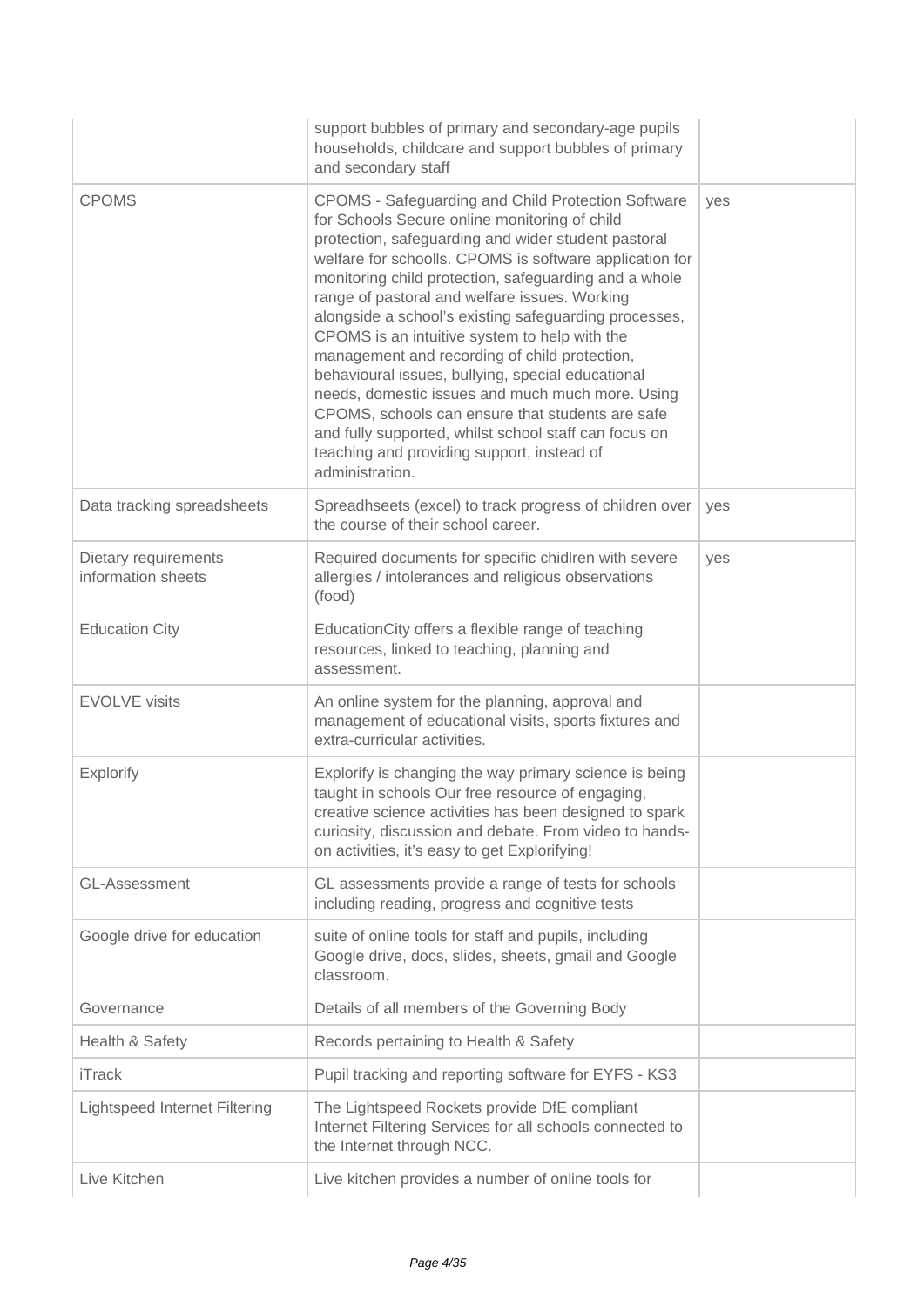|                                                                                    | parents, pupils and school staff to manage school<br>meals. These include: Direct Debit cash collection<br>option Replaces dinner register and manages cash<br>and cheques Account histories and payment<br>reminders by email Pre-order system for classroom<br>whiteboards with branding Children get the meal of<br>their choice Controls food costs - waste is minimised<br>Parents can log in from home to view the menu, check<br>their account and pre-order meals Uptake graphs and<br>reports help you track progress Lunchtimes are faster<br>and more organised Optional menu costing and<br>nutritional analysis |     |
|------------------------------------------------------------------------------------|------------------------------------------------------------------------------------------------------------------------------------------------------------------------------------------------------------------------------------------------------------------------------------------------------------------------------------------------------------------------------------------------------------------------------------------------------------------------------------------------------------------------------------------------------------------------------------------------------------------------------|-----|
| Local Authority moderation of<br>work                                              | The Local Authority arranges a number of meetings<br>with groups of schools where pupil work is presented<br>along with grades and cross moderated to ensure<br>consistency of assessment in schools across the<br>County.                                                                                                                                                                                                                                                                                                                                                                                                   |     |
| Looked After Children Records<br>- Paper                                           | Information relating to children who are Looked After                                                                                                                                                                                                                                                                                                                                                                                                                                                                                                                                                                        | yes |
| Mathletics _ online numeracy<br>activities                                         | Mathletics is a captivating online learning space<br>providing students with all the tools they need to be<br>successful learners, both in the classroom and<br>beyond. Powerful courses aligned to the various<br>National Curricula of the UK & Ireland, from<br>Foundation Stage to Key Stage 5, matched with<br>dynamic tools and reporting for teachers. Mathletics<br>supports and caters to each teacher's unique blend of<br>student-driven learning and teacher-led instruction.                                                                                                                                    |     |
| Medical Files - Electronic                                                         | Information in respect of specific medical needs of an<br>individual student                                                                                                                                                                                                                                                                                                                                                                                                                                                                                                                                                 | yes |
| Medical Files - Paper                                                              | Information in respect of specific medical needs of an<br>individual student                                                                                                                                                                                                                                                                                                                                                                                                                                                                                                                                                 | yes |
| Medical log                                                                        | File of medical information for each child: asthma,<br>medication administered, heath care plans, risk<br>assessments                                                                                                                                                                                                                                                                                                                                                                                                                                                                                                        | yes |
| <b>National Centre for Excellence</b><br>in the Teaching of Mathematics<br>(NCETM) | NCETM provides professional development for staff in<br>the teaching of Mathematics Children's chances of<br>succeeding in education and life will be maximised if<br>they develop deep and lasting procedural and<br>conceptual mathematical understanding. The<br>NCETM's teaching for mastery section explains the<br>rationale for this teaching approach, and presents case<br>studies from schools, together with interviews with<br>teachers involved in mastery projects through the<br>Maths Hubs programme.                                                                                                        |     |
| Nursery (Early Years) files                                                        | Early years registration information and funding<br>informaiton for Early Years entitlement, hours taken<br>each week                                                                                                                                                                                                                                                                                                                                                                                                                                                                                                        | yes |
| Personnel files                                                                    | Information relating to staff employment                                                                                                                                                                                                                                                                                                                                                                                                                                                                                                                                                                                     |     |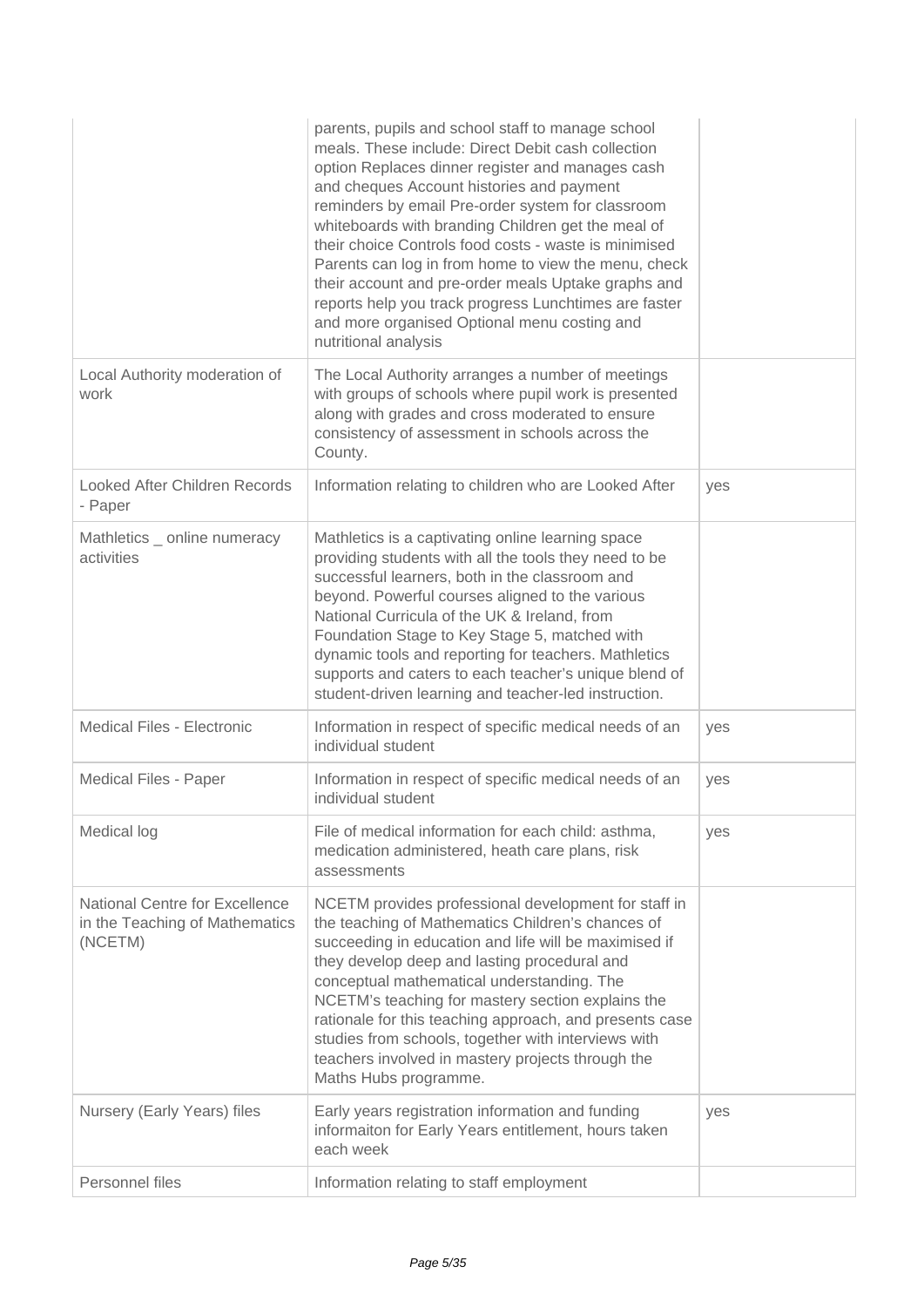| Phonics play                                   | Interactive phonics games, phonics planning,<br>assessment ideas and many teaching ideas and<br>resources to help children to learn                                                                                                                                                                                                                                                                                                                                                                                                                                                                                                                                                     |     |
|------------------------------------------------|-----------------------------------------------------------------------------------------------------------------------------------------------------------------------------------------------------------------------------------------------------------------------------------------------------------------------------------------------------------------------------------------------------------------------------------------------------------------------------------------------------------------------------------------------------------------------------------------------------------------------------------------------------------------------------------------|-----|
| Photographs and videos of staff<br>and pupils. | Permission to display staff and pupil photographs<br>(unnamed) and video on the school website and social<br>media platforms.                                                                                                                                                                                                                                                                                                                                                                                                                                                                                                                                                           |     |
| PIRA - Rising stars (Wordblaze)                | Reliably assess reading attainment and progress with<br>termly standardised reading tests Progress in Reading<br>Assessment (PiRA) termly tests produce standardised<br>results and age related scores to enable schools to<br>track pupil progress term by term, predict future<br>progress and benchmark performance against national<br>averages.                                                                                                                                                                                                                                                                                                                                    | yes |
| <b>Primary Site</b>                            | School website provider                                                                                                                                                                                                                                                                                                                                                                                                                                                                                                                                                                                                                                                                 |     |
| Read Write Inc Website<br>(www.ruthmiskin.com) | A website linked to the scheme Read Write Inc which<br>includes a staff portal.                                                                                                                                                                                                                                                                                                                                                                                                                                                                                                                                                                                                         |     |
| Recruitment information                        | Part of the job application process                                                                                                                                                                                                                                                                                                                                                                                                                                                                                                                                                                                                                                                     | yes |
| Registers                                      | Daily register, after school club registers, lunch register                                                                                                                                                                                                                                                                                                                                                                                                                                                                                                                                                                                                                             |     |
| School360                                      | Learning platform for Northumberland schools with<br>links to 3rd party educational resource providers.                                                                                                                                                                                                                                                                                                                                                                                                                                                                                                                                                                                 | yes |
| Schoolcomms                                    | Communication app for parents                                                                                                                                                                                                                                                                                                                                                                                                                                                                                                                                                                                                                                                           |     |
| SEND electronic records                        | Records relating to Special Educational Needs and<br>Disability for individual pupils                                                                                                                                                                                                                                                                                                                                                                                                                                                                                                                                                                                                   | yes |
| Send Paper Records                             | Records relating to individual pupil's SEND history                                                                                                                                                                                                                                                                                                                                                                                                                                                                                                                                                                                                                                     | yes |
| <b>SIMS</b>                                    | SIMS is a management information system used by<br>maintained schools in the UK. It provides, teachers,<br>senior leaders and support staff with the tools to<br>efficiently manage daily school life and drive<br>improvement in their schools.                                                                                                                                                                                                                                                                                                                                                                                                                                        | yes |
| <b>Thrive</b>                                  | Social and Emotional Screening Programme                                                                                                                                                                                                                                                                                                                                                                                                                                                                                                                                                                                                                                                | yes |
| <b>Times Tables Rock Stars</b>                 | Online times tables practice and testing.                                                                                                                                                                                                                                                                                                                                                                                                                                                                                                                                                                                                                                               |     |
| Visitor book                                   | Log of all visitors into school / fire regulations                                                                                                                                                                                                                                                                                                                                                                                                                                                                                                                                                                                                                                      |     |
| <b>White Rose Maths</b>                        | Influenced, inspired and informed by the work of<br>leading maths researchers and practitioners across the<br>world, White Rose Maths brings together a team of<br>highly experienced and passionate maths teaching<br>experts to train, guide, help and support all those who<br>want to make change happen in their schools. We're<br>guessing that might include YOU! If so, we offer you in-<br>depth training programmes, a vast bank of clear,<br>practical resources (many of them available free of<br>charge), and the bespoke support you want and need<br>to keep raising the bar. We'll not only make your job a<br>whole lot simpler, we'll help you change the future for | yes |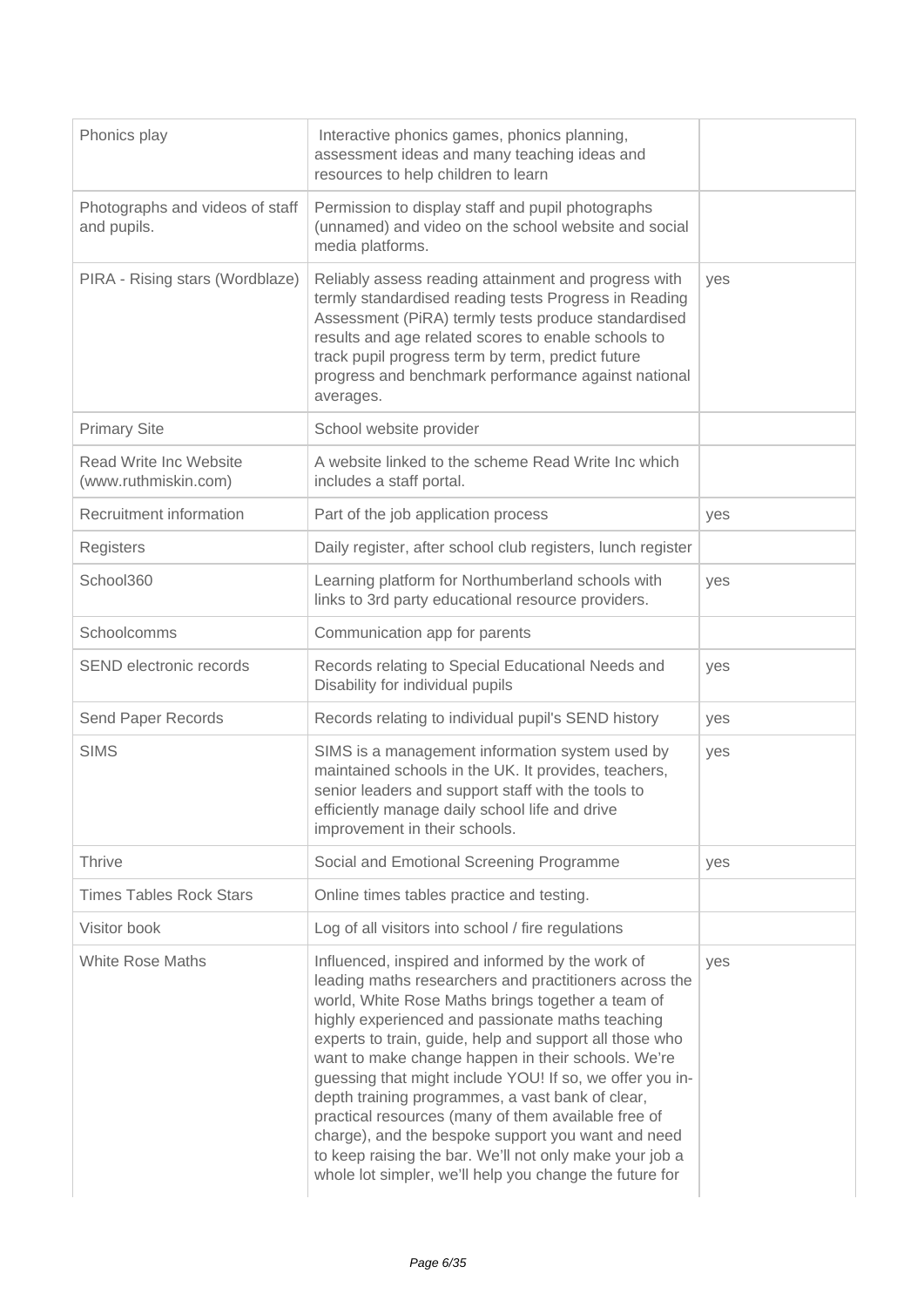every child.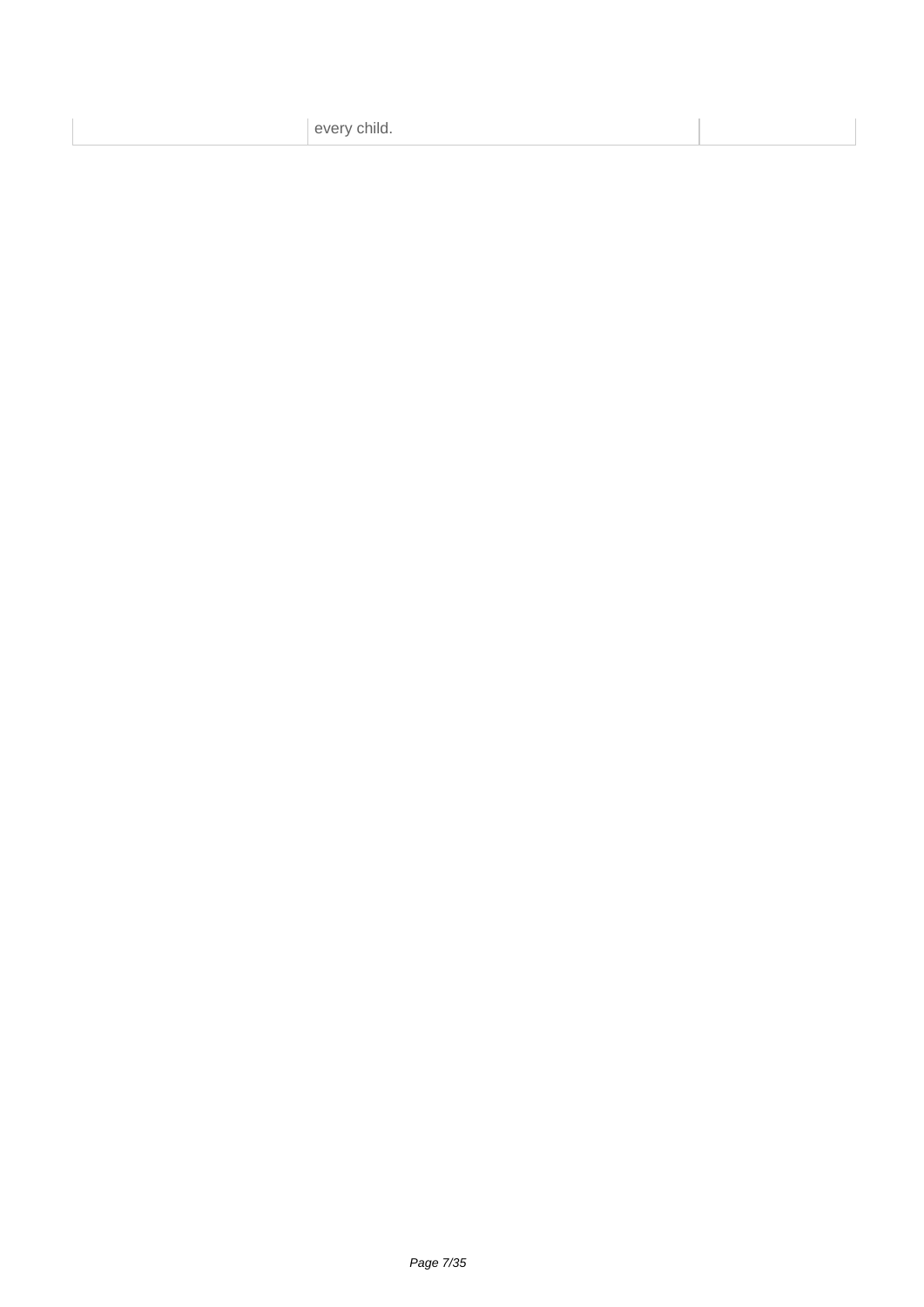| System used: 2Build a profile |                                                                                                                                                      |
|-------------------------------|------------------------------------------------------------------------------------------------------------------------------------------------------|
| Owner                         | <b>Tweedmouth Prior Park First School</b>                                                                                                            |
| <b>Description</b>            | EYFS email communication & observation system                                                                                                        |
| <b>Personal Data Items</b>    | Pupil<br>• Name<br>• Age<br>• Class<br>• Assessment Observations<br><b>Parent</b><br>• Name<br>• Email address<br><b>Staff</b><br>• Name<br>• School |
| Why is it being processed?    | To provide parental access to childs' developement                                                                                                   |
| Who is data shared with?      | Not shared                                                                                                                                           |

| System used: Accident book |                                                                                   |
|----------------------------|-----------------------------------------------------------------------------------|
| Owner                      | <b>Tweedmouth Prior Park First School</b>                                         |
| <b>Description</b>         | Log of accidents / minor injuries in school                                       |
| <b>Personal Data Items</b> | <b>Pupil</b><br>• Name<br>$\bullet$ class<br>• Injury<br>• first aid<br>$\bullet$ |
| Why is it being processed? | To record injuries in school                                                      |
| Who is data shared with?   | Parents                                                                           |

| System used: Accident Report Form |                                           |
|-----------------------------------|-------------------------------------------|
| Owner                             | <b>Tweedmouth Prior Park First School</b> |
| <b>Description</b>                | ACC1 form for reporting accidents to NCC  |
| <b>Personal Data Items</b>        | <b>Pupil</b>                              |
|                                   | • Name<br>$\bullet$ DOB                   |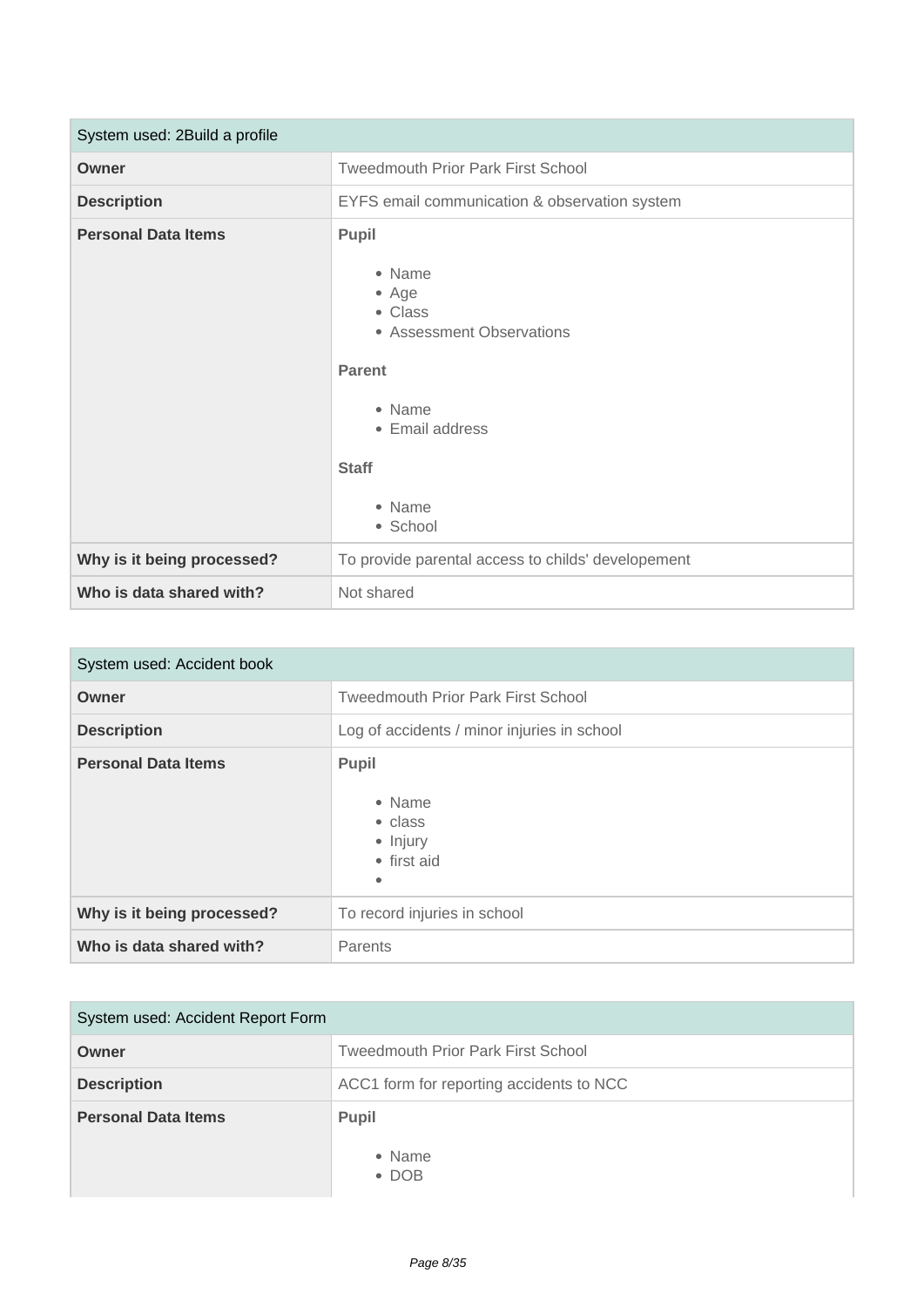|                            | • Gender<br>• Address<br>• Telephone number<br>• Date and time of accident<br>• nature of injury<br>• Place of accident<br>• First aid<br>• Circumstances<br>• Action taken<br>• Witness information<br>۰<br><b>Staff member</b><br>• Name<br>• Occupation<br>$\bullet$ DOB<br>• Gender<br>• Address<br>• Telephone number<br>• Date and time of injury<br>• nature of injury<br>• place of accident<br>• First aid<br>• Circumstances<br>• Action taken<br>• Witness information<br>$\bullet$ |
|----------------------------|------------------------------------------------------------------------------------------------------------------------------------------------------------------------------------------------------------------------------------------------------------------------------------------------------------------------------------------------------------------------------------------------------------------------------------------------------------------------------------------------|
| Why is it being processed? | Statutory obligations to comply with Health and Safety regulations.                                                                                                                                                                                                                                                                                                                                                                                                                            |
| Who is data shared with?   | NCC / parents                                                                                                                                                                                                                                                                                                                                                                                                                                                                                  |

| System used: Attendance file |                                                                                                                                                                                                   |  |
|------------------------------|---------------------------------------------------------------------------------------------------------------------------------------------------------------------------------------------------|--|
| Owner                        | <b>Tweedmouth Prior Park First School</b>                                                                                                                                                         |  |
| <b>Description</b>           | Attendance information about pupils and classes                                                                                                                                                   |  |
| <b>Personal Data Items</b>   | Pupil<br>• Name<br>$\bullet$ DOB<br>• Class<br>• Gender<br>$\bullet$ UPN<br>• Address<br>• Telephone number<br>• Parental contact<br>• Ethnic origin<br>• Current attendance<br>• Past attendance |  |
| Why is it being processed?   | To regularly check pupil's attendance towards a desired goal                                                                                                                                      |  |
|                              |                                                                                                                                                                                                   |  |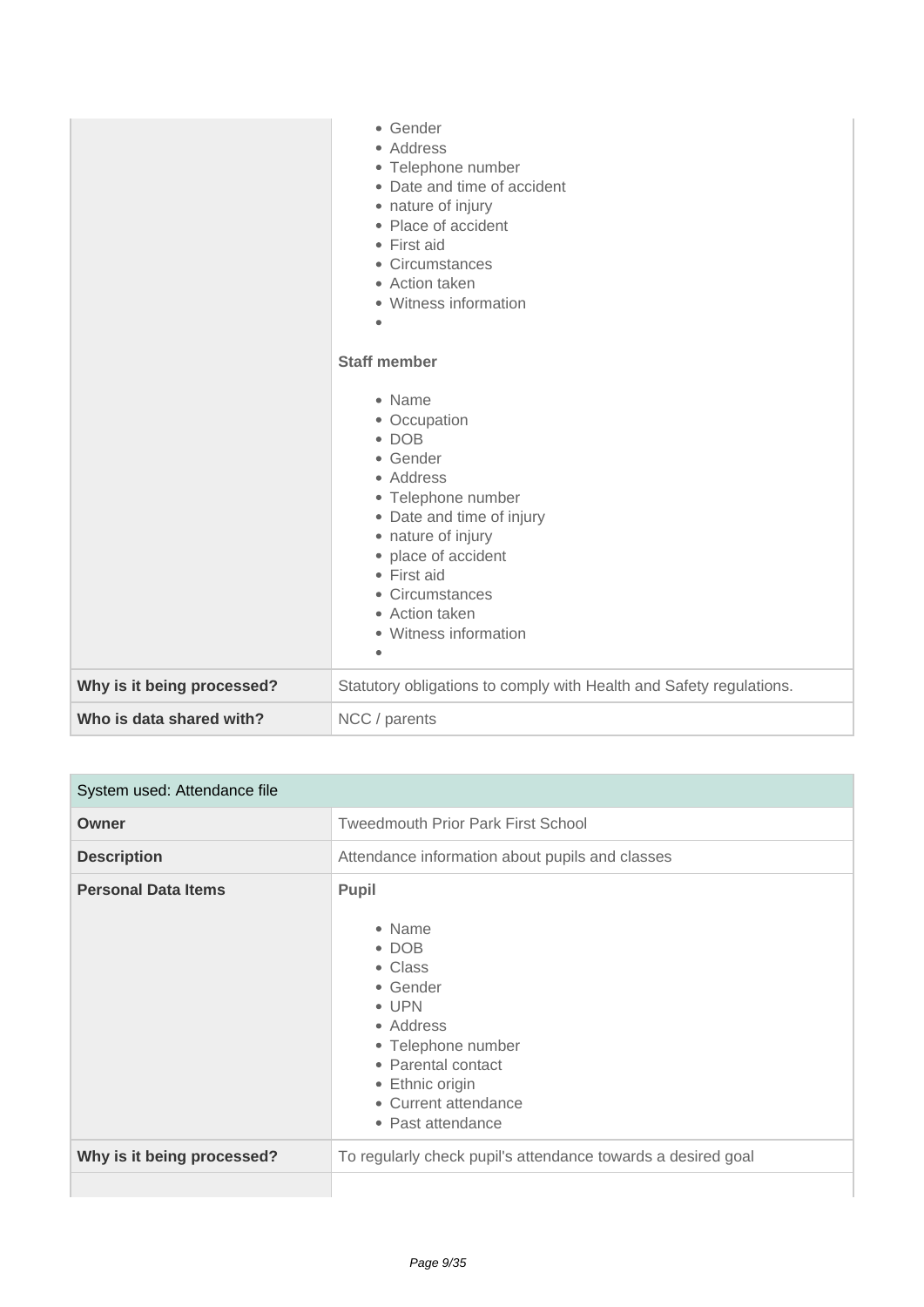| System used: BSquared Connecting Steps |                                                          |  |
|----------------------------------------|----------------------------------------------------------|--|
| Owner                                  | <b>Tweedmouth Prior Park First School</b>                |  |
| <b>Description</b>                     | Tool for assessing pupil progress                        |  |
| <b>Personal Data Items</b>             | <b>Pupil</b><br>• Name<br>• Progress Level<br>٠          |  |
| Why is it being processed?             | To provide data for staff to assess progress/attainment. |  |
| Who is data shared with?               | Internal only                                            |  |

| System used: Charanga      |                                                                                                                                                                                                                                                                                                                                                        |  |
|----------------------------|--------------------------------------------------------------------------------------------------------------------------------------------------------------------------------------------------------------------------------------------------------------------------------------------------------------------------------------------------------|--|
| Owner                      | <b>Tweedmouth Prior Park First School</b>                                                                                                                                                                                                                                                                                                              |  |
| <b>Description</b>         | Charanga Music School, the best-selling, modern resource for primary<br>music - online, easy to use and great value. Includes A complete scheme<br>to teach the national curriculum for music A vast library of songs, topics,<br>instrument courses and creative apps In-depth support for assessment,<br>SEND and personalised teaching and learning |  |
| <b>Personal Data Items</b> | <b>Staff</b><br>• Name<br>• School<br>• email address<br>• Mobile phone umber<br>• Pupils groups<br><b>Pupil</b><br>• Name<br>$\bullet$ School<br>• Assessment information                                                                                                                                                                             |  |
| Why is it being processed? | To provide online access to teaching and learning materials.                                                                                                                                                                                                                                                                                           |  |
| Who is data shared with?   | Shared with partner company Soundation AB                                                                                                                                                                                                                                                                                                              |  |

| System used: Child Protection Records - Paper |                                                                   |
|-----------------------------------------------|-------------------------------------------------------------------|
| Owner                                         | <b>Tweedmouth Prior Park First School</b>                         |
| <b>Description</b>                            | Records relating to child protection issues for individual pupils |
| <b>Personal Data Items</b>                    | <b>Pupils</b>                                                     |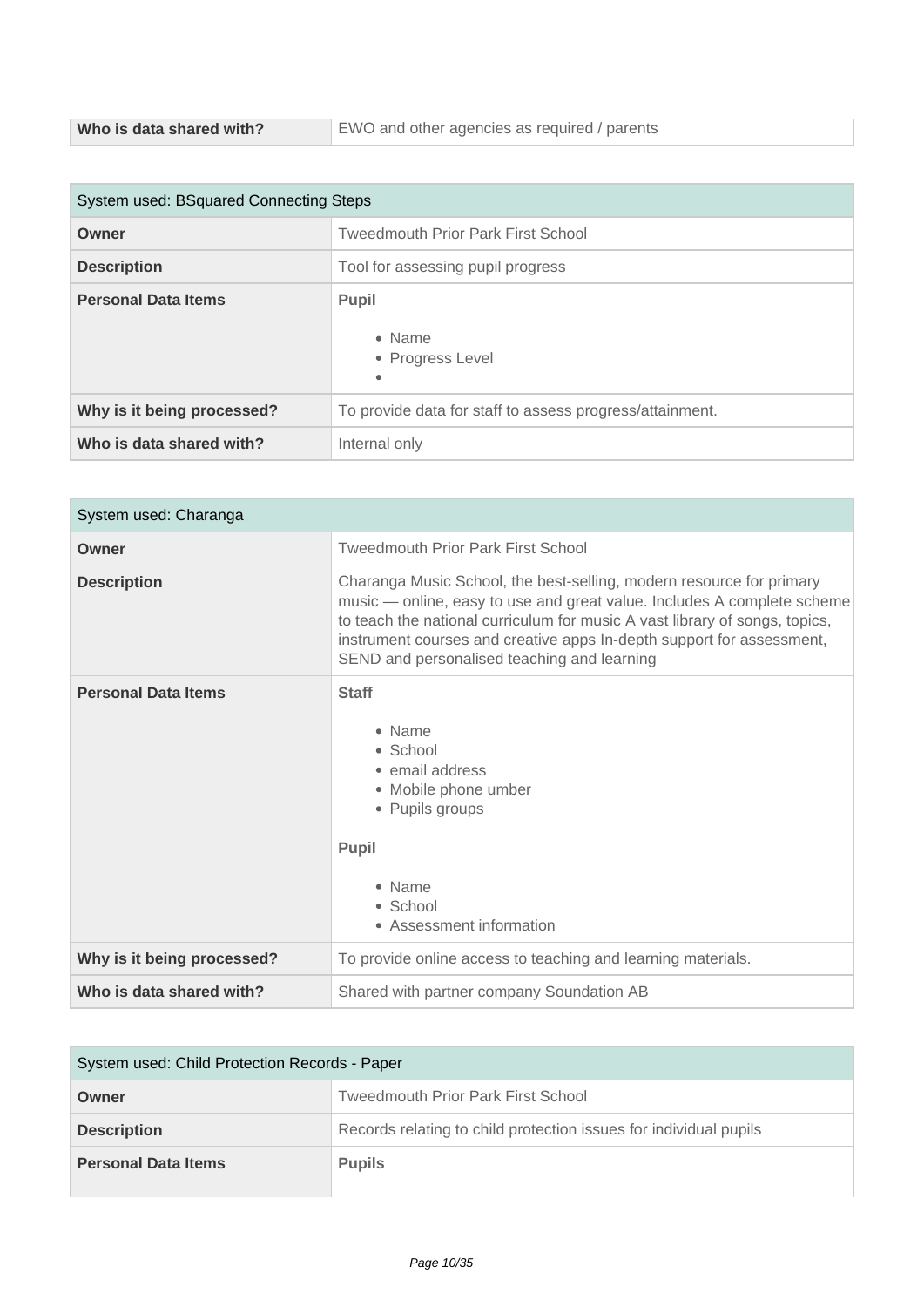|                            | • Name<br>• Date of Birth<br>• Address<br>• Health Needs<br>• Social Care Status<br>• Educational needs<br>• Child Protection Plan/Actions<br><b>Parents/Carers</b><br>• Name<br>• Address<br>• Contact Details<br><b>Staff</b><br>• Name<br>• Position<br><b>Social Care Worker</b><br>• Name<br>• Address<br>• Contact Details<br><b>External Support Workers</b><br>• Name<br>• Organisation<br>• Position<br>• Address<br>• Contact Details |
|----------------------------|-------------------------------------------------------------------------------------------------------------------------------------------------------------------------------------------------------------------------------------------------------------------------------------------------------------------------------------------------------------------------------------------------------------------------------------------------|
| Why is it being processed? | Statutory obligations and to support educational entitlement                                                                                                                                                                                                                                                                                                                                                                                    |
| Who is data shared with?   | Social Workers, Parent/Carer as appropriate, some information shared<br>with key workers, health care professionals and Police, receiving school                                                                                                                                                                                                                                                                                                |

| System used: Class Dojo    |                                                                                                                                                                                   |
|----------------------------|-----------------------------------------------------------------------------------------------------------------------------------------------------------------------------------|
| Owner                      | <b>Tweedmouth Prior Park First School</b>                                                                                                                                         |
| <b>Description</b>         | Class Dojo is a classroom management and behaviour rewards system<br>which includes a digital portfolio for pupils which can be accessed by<br>staff, pupils and parents?/carers. |
| <b>Personal Data Items</b> | <b>Staff</b><br>$\bullet$ Name<br>• Phone number<br>• email<br>• Password<br>• Device id<br>• Gender                                                                              |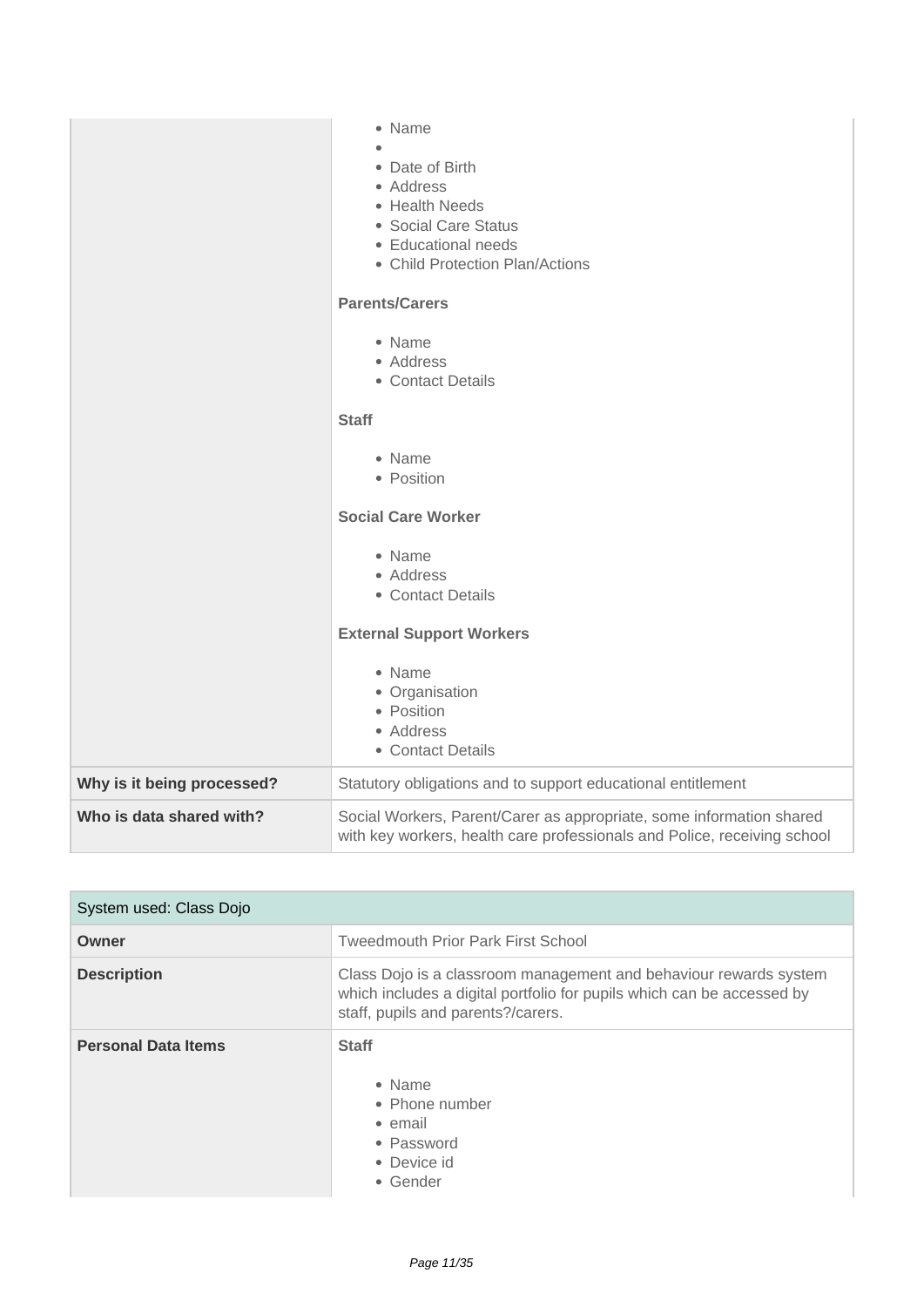|                            | · School<br>• School address<br>• Geo Location<br>• Photos, Videos, Docs and audio<br>• IP address<br>Pupil<br>• Name<br>• Password<br>• Age<br>• School<br>• IP Address<br>Parent/carer<br>• Name<br>• Phone number<br>• Email address<br>• Password<br>• Device id |
|----------------------------|----------------------------------------------------------------------------------------------------------------------------------------------------------------------------------------------------------------------------------------------------------------------|
|                            | • Gender<br>• School<br>• Geo location<br>• IP Address                                                                                                                                                                                                               |
| Why is it being processed? | To provide access to the online curriculum and classroom management?<br>tools                                                                                                                                                                                        |
| Who is data shared with?   | Shared within school                                                                                                                                                                                                                                                 |

| System used: CLPE          |                                                                                                                                                                                                                                                                                                                                                                                                                                                                                                                                                                                           |
|----------------------------|-------------------------------------------------------------------------------------------------------------------------------------------------------------------------------------------------------------------------------------------------------------------------------------------------------------------------------------------------------------------------------------------------------------------------------------------------------------------------------------------------------------------------------------------------------------------------------------------|
| Owner                      | <b>Tweedmouth Prior Park First School</b>                                                                                                                                                                                                                                                                                                                                                                                                                                                                                                                                                 |
| <b>Description</b>         | Welcome to The Centre for Literacy in Primary Education The Centre for<br>Literacy in Primary Education is a UK based children's literacy charity<br>working with primary schools. Our work raises the achievement of<br>children's reading and writing by helping schools to teach literacy<br>creatively and effectively, putting quality children's books at the heart of<br>all learning. We offer courses at our literacy library in central London and<br>deliver training in various regional locations as well as provide a wide<br>range of free resources for Primary teachers. |
| <b>Personal Data Items</b> | <b>Teacher</b><br>• Name                                                                                                                                                                                                                                                                                                                                                                                                                                                                                                                                                                  |
| Why is it being processed? | https://clpe.org.uk/content/privacy-cookies                                                                                                                                                                                                                                                                                                                                                                                                                                                                                                                                               |
| Who is data shared with?   | https://clpe.org.uk/content/privacy-cookies                                                                                                                                                                                                                                                                                                                                                                                                                                                                                                                                               |

System used: Consent for educational visits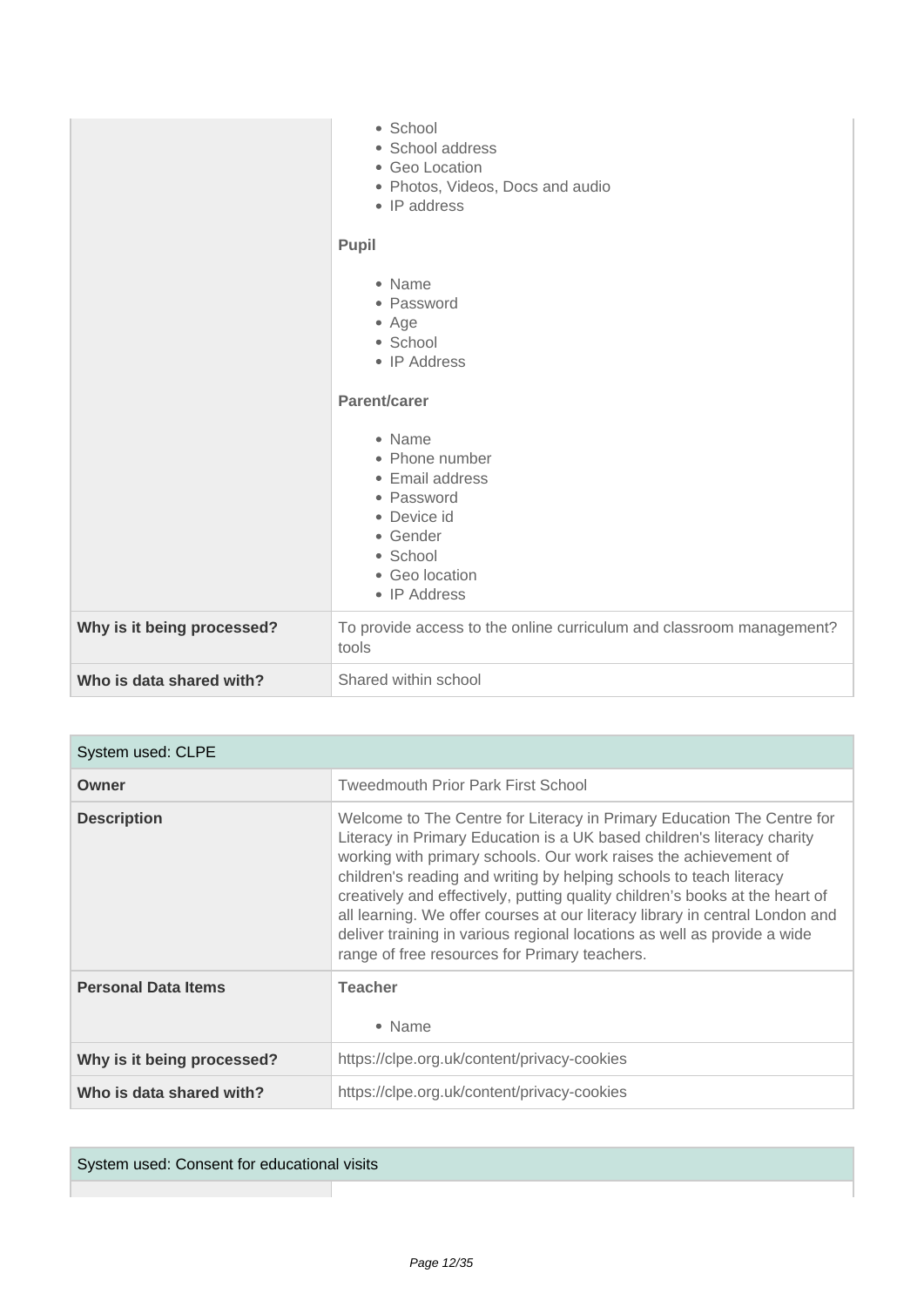| Owner                      | <b>Tweedmouth Prior Park First School</b>                                                                                                            |
|----------------------------|------------------------------------------------------------------------------------------------------------------------------------------------------|
| <b>Description</b>         | Consent information for all educational visits including day trips and<br>residential visits                                                         |
| <b>Personal Data Items</b> | <b>Pupil</b><br>• Name<br>$\bullet$ DOB<br>• Health conditions<br>• Medication<br>• Dietary requirements<br>• Contact information<br>• Family doctor |
| Why is it being processed? | To ensure school has up to date information when taking children off site                                                                            |
| Who is data shared with?   | NCC or medical practitioners / providers                                                                                                             |

| System used: Covid-19 Lateral Flow Testing |                                                                                                                                                                                                                                                                                                                                                                                                                                                                                                                                                                                                                                                                                                    |
|--------------------------------------------|----------------------------------------------------------------------------------------------------------------------------------------------------------------------------------------------------------------------------------------------------------------------------------------------------------------------------------------------------------------------------------------------------------------------------------------------------------------------------------------------------------------------------------------------------------------------------------------------------------------------------------------------------------------------------------------------------|
| Owner                                      | <b>Tweedmouth Prior Park First School</b>                                                                                                                                                                                                                                                                                                                                                                                                                                                                                                                                                                                                                                                          |
| <b>Description</b>                         | About 1 in 3 people with coronavirus do not have symptoms but can still<br>pass it on to others. Regular testing of people without symptoms is<br>important to help stop the virus spreading and protect your loved ones. As<br>lockdown restrictions gradually ease we all need to play our part to help<br>protect each other. The following people in England will have access to<br>regular rapid lateral flow testing made available to them as schools<br>reopen: secondary school pupils primary and secondary school staff<br>households, childcare and support bubbles of primary and secondary-age<br>pupils households, childcare and support bubbles of primary and<br>secondary staff |
| <b>Personal Data Items</b>                 | <b>Child</b><br>• Name<br>• Date of Birth<br>• Postcode<br>• Test Result<br><b>Parent</b><br>• Name<br>• Email address<br>• Telephone number                                                                                                                                                                                                                                                                                                                                                                                                                                                                                                                                                       |
| Why is it being processed?                 | To support the national effort in the fight against Covid-19. Under<br>instruction from the DfE and PHE.                                                                                                                                                                                                                                                                                                                                                                                                                                                                                                                                                                                           |
| Who is data shared with?                   | <b>Public Health England</b>                                                                                                                                                                                                                                                                                                                                                                                                                                                                                                                                                                                                                                                                       |

| System used: CPOMS |                                    |
|--------------------|------------------------------------|
| Owner              | Tweedmouth Prior Park First School |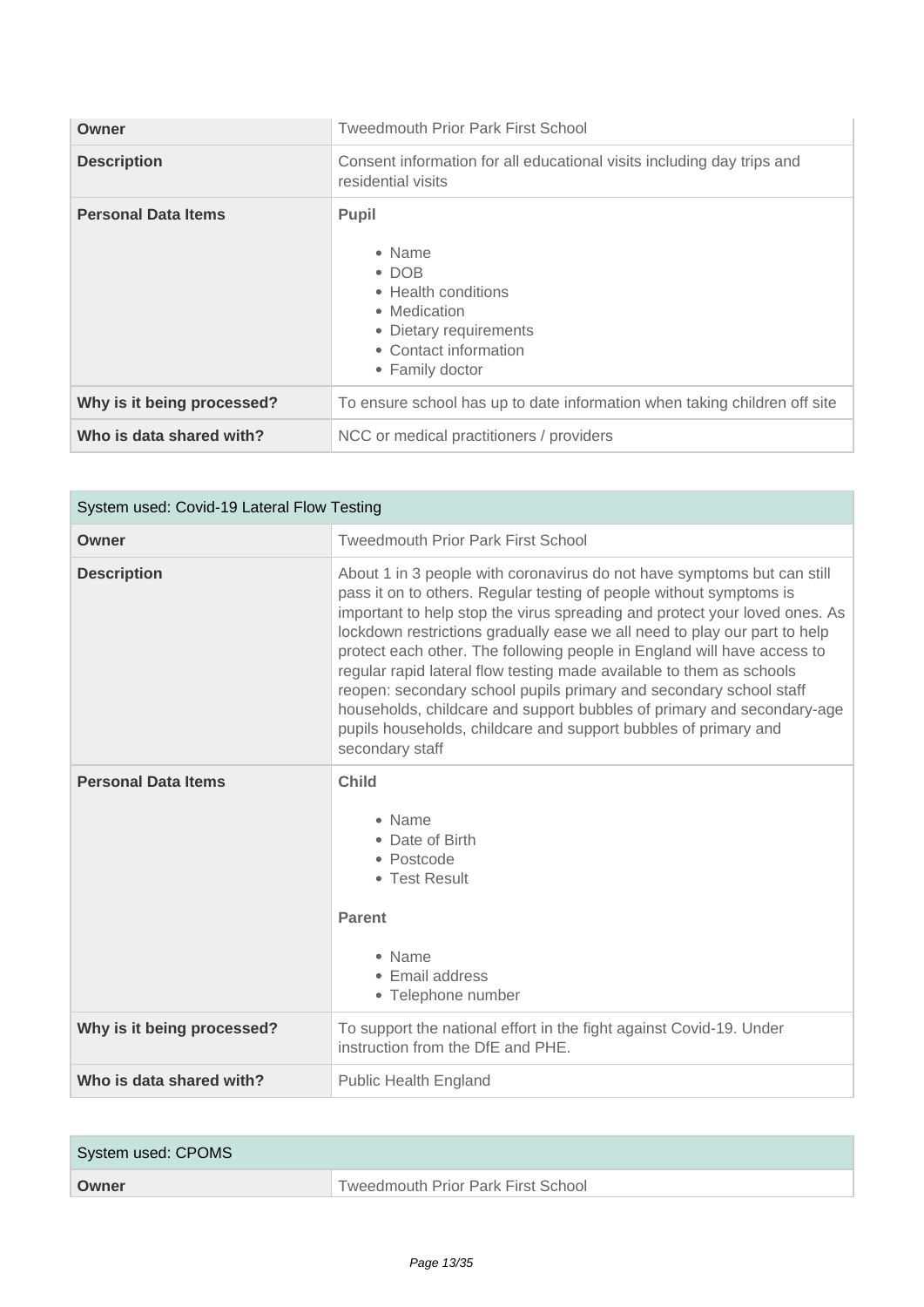| <b>Description</b>         | CPOMS - Safeguarding and Child Protection Software for Schools Secure<br>online monitoring of child protection, safeguarding and wider student<br>pastoral welfare for schoolls. CPOMS is software application for<br>monitoring child protection, safeguarding and a whole range of pastoral<br>and welfare issues. Working alongside a school's existing safeguarding<br>processes, CPOMS is an intuitive system to help with the management<br>and recording of child protection, behavioural issues, bullying, special<br>educational needs, domestic issues and much much more. Using<br>CPOMS, schools can ensure that students are safe and fully supported,<br>whilst school staff can focus on teaching and providing support, instead of<br>administration. |
|----------------------------|-----------------------------------------------------------------------------------------------------------------------------------------------------------------------------------------------------------------------------------------------------------------------------------------------------------------------------------------------------------------------------------------------------------------------------------------------------------------------------------------------------------------------------------------------------------------------------------------------------------------------------------------------------------------------------------------------------------------------------------------------------------------------|
| <b>Personal Data Items</b> | Pupil<br>• Name<br>• Class<br>• Details of incident<br>• Admission Date<br>$\bullet$ DOB<br>• SEN, with status<br>• Medical Conditions<br>$\bullet$ UPN<br>• Pupil Premium<br>• Religion<br>$\bullet$ EAL<br>$\bullet$ LAC<br>• Year Group<br>• Ethnicity<br>• First Language<br>• Pregnancy<br><b>Main contact</b><br>• Name<br>• Telephone Number                                                                                                                                                                                                                                                                                                                                                                                                                   |
| Why is it being processed? | To comply with statutory obligations regarding safeguarding and child<br>protection. To provide a secure repository for personal data and ensure<br>that records are effectively maintained.                                                                                                                                                                                                                                                                                                                                                                                                                                                                                                                                                                          |
| Who is data shared with?   | School staff, subsequent school if using CPOMS, Meritec for support,<br>outside agencies, parents.                                                                                                                                                                                                                                                                                                                                                                                                                                                                                                                                                                                                                                                                    |

| System used: Data tracking spreadsheets |                                                                                               |
|-----------------------------------------|-----------------------------------------------------------------------------------------------|
| Owner                                   | <b>Tweedmouth Prior Park First School</b>                                                     |
| <b>Description</b>                      | Spreadhseets (excel) to track progress of children over the course of their<br>school career. |
| <b>Personal Data Items</b>              | pupil<br>• Name<br>• date of birth<br>• gender                                                |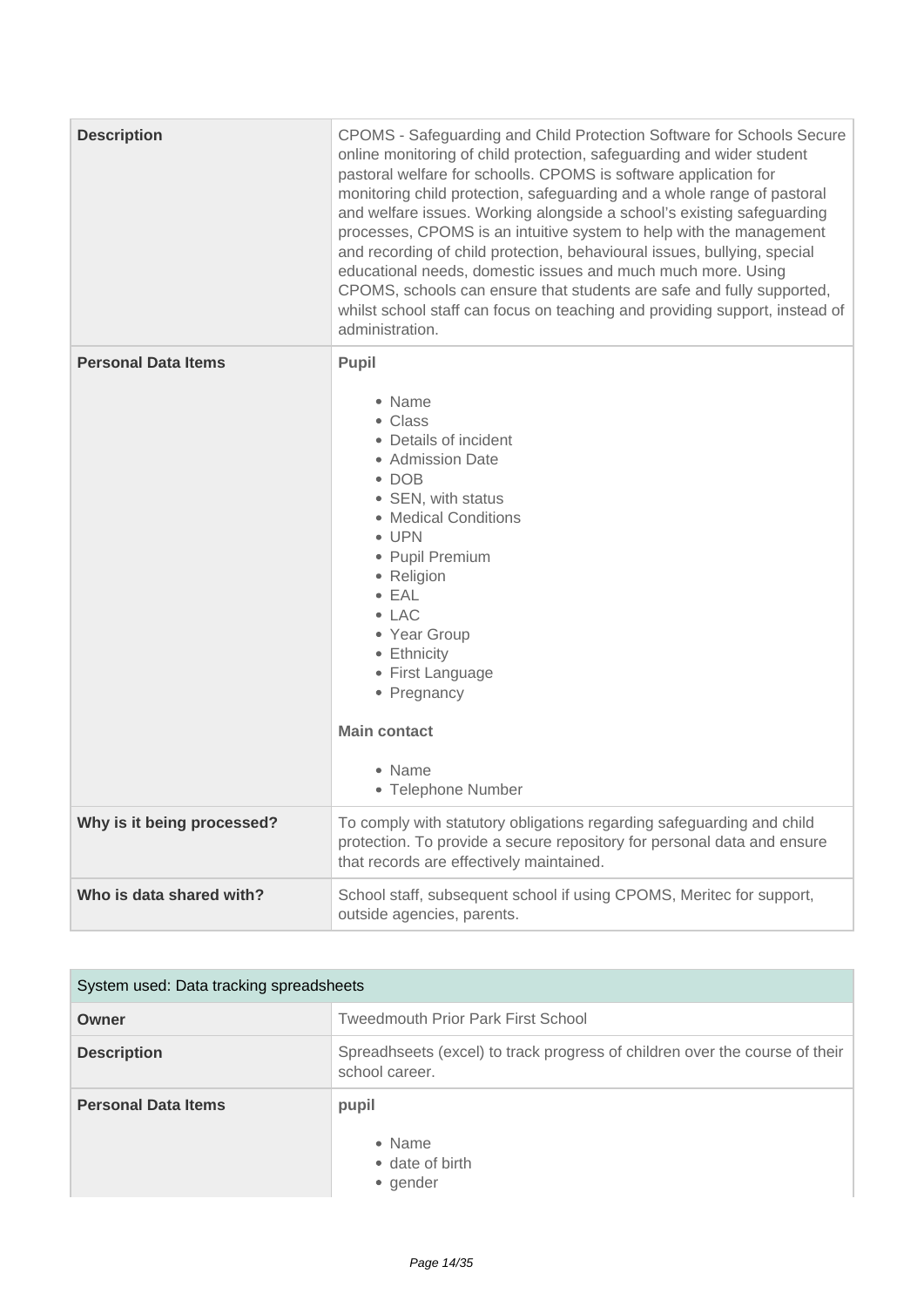|                            | • class<br>• year<br>$\bullet$ FSM<br>$\bullet$ SEN<br>• Assessment info                                                   |
|----------------------------|----------------------------------------------------------------------------------------------------------------------------|
| Why is it being processed? | Processing this data is necessary for the completion of a public task and<br>for the school to meet statutory requirements |
| Who is data shared with?   | Different elemetns of data are shared with different parties including:<br>other staff, Governors and parents              |

| System used: Dietary requirements information sheets |                                                                                                                    |
|------------------------------------------------------|--------------------------------------------------------------------------------------------------------------------|
| Owner                                                | <b>Tweedmouth Prior Park First School</b>                                                                          |
| <b>Description</b>                                   | Required documents for specific chidlren with severe allergies /<br>intolerances and religious observations (food) |
| <b>Personal Data Items</b>                           | <b>Pupil</b><br>• Name<br>$\cdot$ DOB<br>• Dietary information                                                     |
| Why is it being processed?                           | Health and safety - to avoid children coming into contact with specific<br>foods                                   |
| Who is data shared with?                             | n/a                                                                                                                |

| System used: Education City |                                                                                                               |
|-----------------------------|---------------------------------------------------------------------------------------------------------------|
| Owner                       | <b>Tweedmouth Prior Park First School</b>                                                                     |
| <b>Description</b>          | Education City offers a flexible range of teaching resources, linked to<br>teaching, planning and assessment. |
| <b>Personal Data Items</b>  | <b>Staff</b><br>• Name<br>• Email<br>• School<br><b>Pupil</b><br>• Name<br>• Gender<br>$•$ Age<br>• Class     |
| Why is it being processed?  | To provide access for teachers and pupils to a range of online teaching<br>and learning tools.                |
| Who is data shared with?    | Shared with school                                                                                            |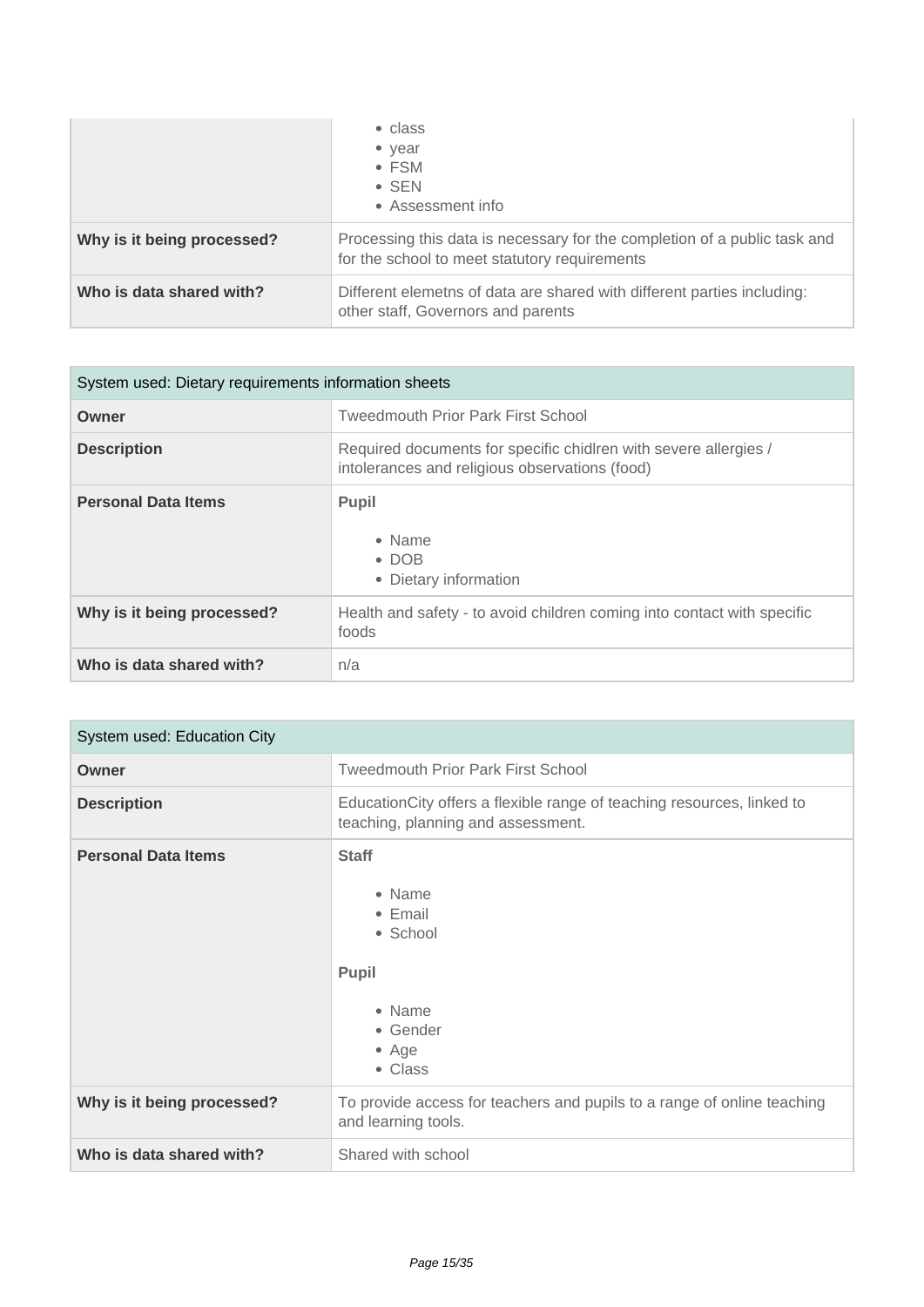| System used: EVOLVE visits |                                                                                                                                                                                                                                                |
|----------------------------|------------------------------------------------------------------------------------------------------------------------------------------------------------------------------------------------------------------------------------------------|
| Owner                      | <b>Tweedmouth Prior Park First School</b>                                                                                                                                                                                                      |
| <b>Description</b>         | An online system for the planning, approval and management of<br>educational visits, sports fixtures and extra-curricular activities.                                                                                                          |
| <b>Personal Data Items</b> | <b>Staff</b><br>• Name<br>• e-mail address<br>$\bullet$ IP address<br>• Location data<br>• Qualifications<br>Pupil<br>• Name<br>• Date of Birth<br>$\bullet$ UPN                                                                               |
| Why is it being processed? | To reduce paperwork, simplify procedures, produce self-review and<br>inspection preparation data, and improve staff confidence in that they<br>automatically follow both employer, and National Guidelines.                                    |
| Who is data shared with?   | 'The only time that any information will be shared by us outside of our<br>services is where our Customer has asked us to configure the service so<br>that it shares certain data with specified third party programs including<br>calendars.' |

| System used: Explorify     |                                                                                                                                                                                                                                                                              |
|----------------------------|------------------------------------------------------------------------------------------------------------------------------------------------------------------------------------------------------------------------------------------------------------------------------|
| Owner                      | <b>Tweedmouth Prior Park First School</b>                                                                                                                                                                                                                                    |
| <b>Description</b>         | Explorify is changing the way primary science is being taught in schools<br>Our free resource of engaging, creative science activities has been<br>designed to spark curiosity, discussion and debate. From video to hands-<br>on activities, it's easy to get Explorifying! |
| <b>Personal Data Items</b> | teacher<br>• Name<br><b>Child</b><br>• Name<br>$•$ Age                                                                                                                                                                                                                       |
| Why is it being processed? | https://wellcome.org/sites/default/files/wellcome-privacy-<br>statement-16102020.pdf                                                                                                                                                                                         |
| Who is data shared with?   | https://wellcome.org/sites/default/files/wellcome-privacy-<br>statement-16102020.pdf                                                                                                                                                                                         |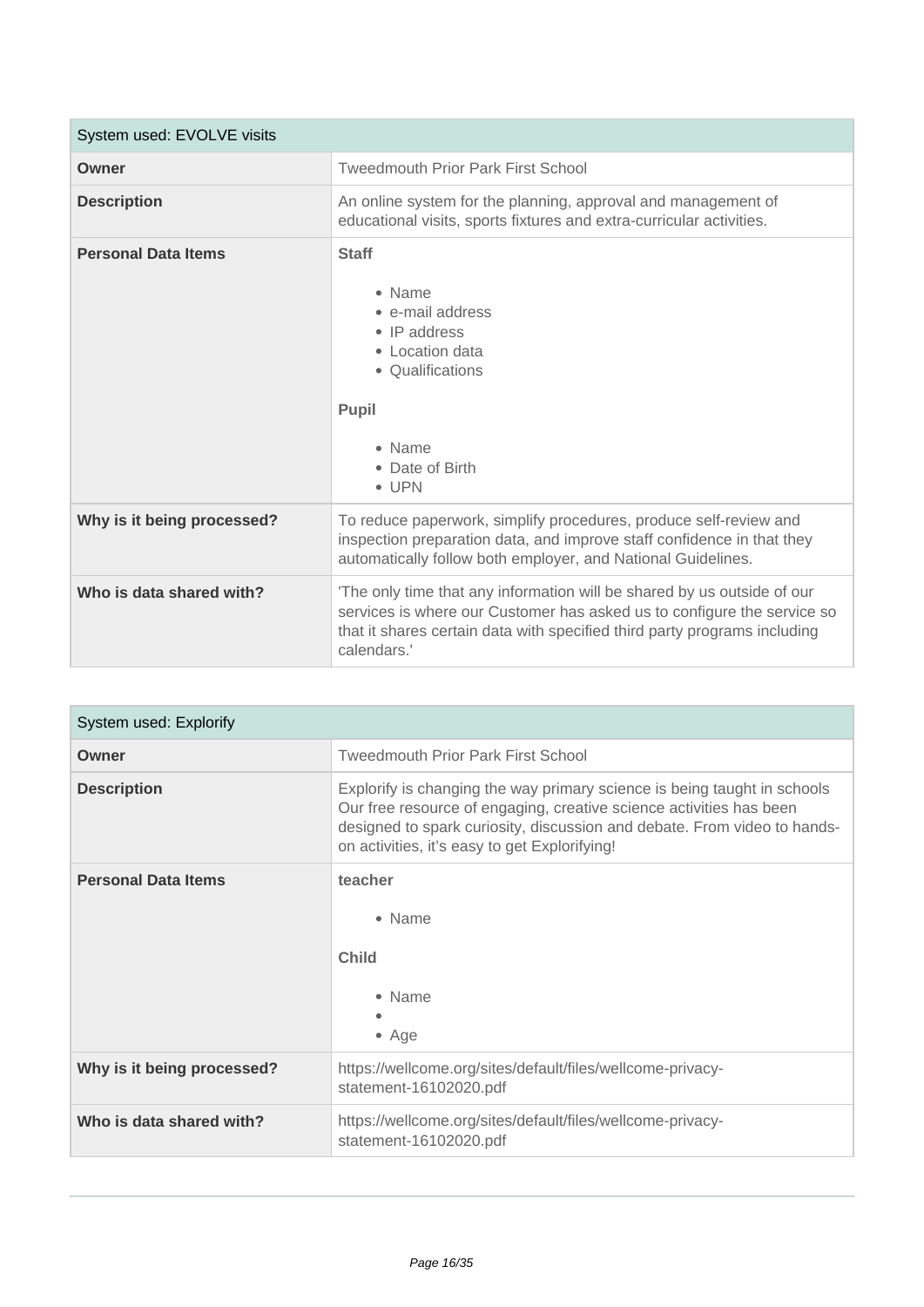| System used: GL-Assessment |                                                                                                                                                             |
|----------------------------|-------------------------------------------------------------------------------------------------------------------------------------------------------------|
| Owner                      | <b>Tweedmouth Prior Park First School</b>                                                                                                                   |
| <b>Description</b>         | GL assessments provide a range of tests for schools including reading,<br>progress and cognitive tests                                                      |
| <b>Personal Data Items</b> | <b>Staff</b><br>• Name<br>• School<br>$\bullet$ Email<br>• Class<br>Pupil<br>• Name<br>$\bullet$ Age<br>• Gender<br>• Class<br>• Year<br>• Performance data |
| Why is it being processed? | To provide? access to a range of testing and diagnostic tools for teaching<br>staff.                                                                        |
| Who is data shared with?   | Shared with school                                                                                                                                          |

| System used: Google drive for education |                                                                                                                                                                             |
|-----------------------------------------|-----------------------------------------------------------------------------------------------------------------------------------------------------------------------------|
| Owner                                   | <b>Tweedmouth Prior Park First School</b>                                                                                                                                   |
| <b>Description</b>                      | suite of online tools for staff and pupils, including Google drive, docs,<br>slides, sheets, gmail and Google classroom.                                                    |
| <b>Personal Data Items</b>              | <b>Staff</b><br>• Name<br>• Classes / groups<br>• Gmail address<br><b>Pupil</b><br>• Name<br>• Classes / groups<br>• Gmail address<br>Governor<br>• Name<br>• Gmail address |
| Why is it being processed?              | To provide Google drive for education to staff, pupils and governors.                                                                                                       |
| Who is data shared with?                | <b>Staff and Pupils</b>                                                                                                                                                     |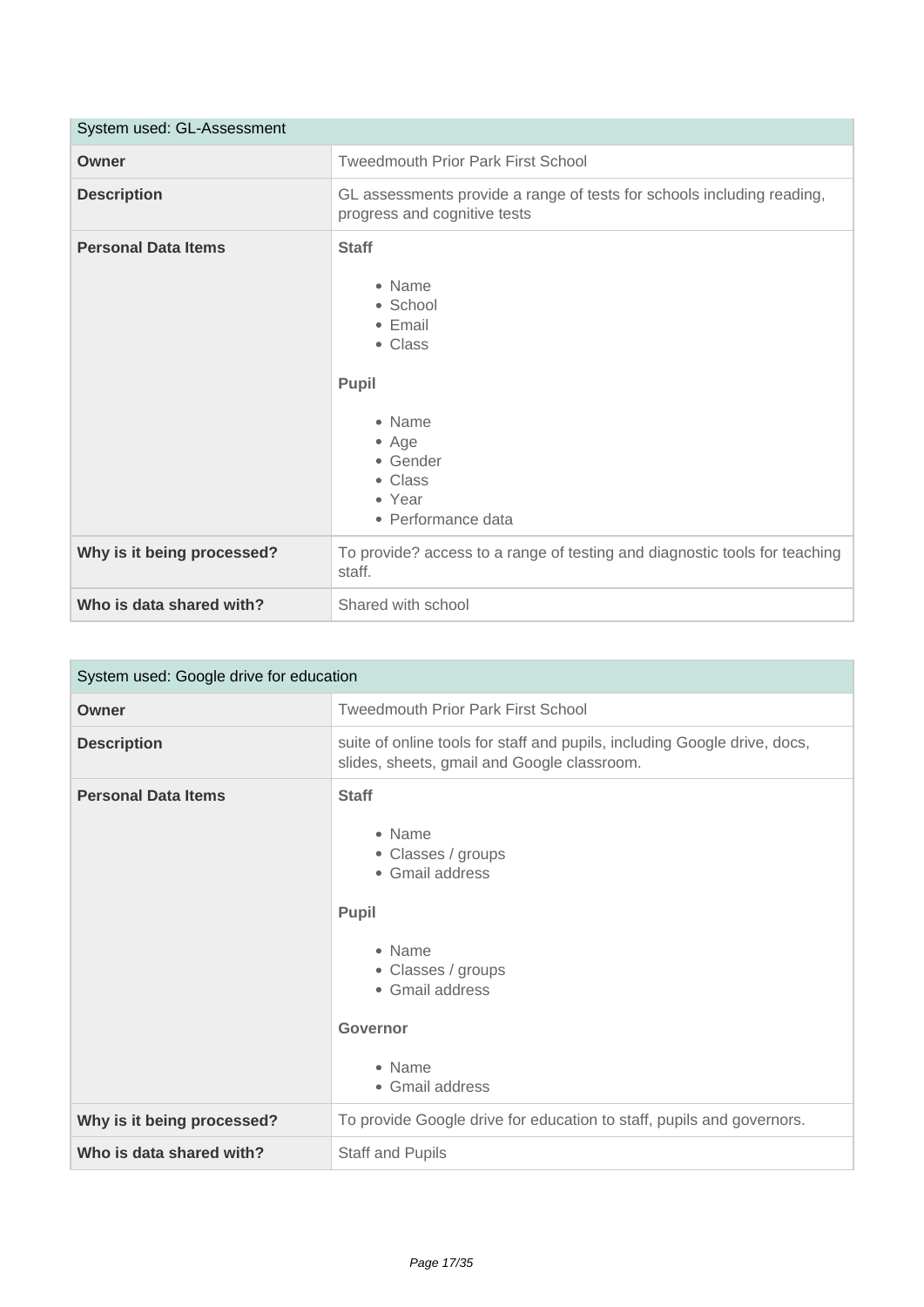| System used: Governance    |                                                                                                                          |
|----------------------------|--------------------------------------------------------------------------------------------------------------------------|
| Owner                      | <b>Tweedmouth Prior Park First School</b>                                                                                |
| <b>Description</b>         | Details of all members of the Governing Body                                                                             |
| <b>Personal Data Items</b> | <b>Name</b><br>• Name<br>• Address<br>• Contact Details<br>• Photos<br>• Attendance at Meetings<br>• Pecuniary Interests |
| Why is it being processed? | <b>Statutory Requirement</b>                                                                                             |
| Who is data shared with?   | Local Authority and the general public                                                                                   |

| System used: Health & Safety |                                                                                                                                                                                                                                                                                                         |
|------------------------------|---------------------------------------------------------------------------------------------------------------------------------------------------------------------------------------------------------------------------------------------------------------------------------------------------------|
| Owner                        | <b>Tweedmouth Prior Park First School</b>                                                                                                                                                                                                                                                               |
| <b>Description</b>           | Records pertaining to Health & Safety                                                                                                                                                                                                                                                                   |
| <b>Personal Data Items</b>   | <b>Staff</b><br>• Name<br>• Contact details<br>$\bullet$ D.o.B<br>• Record of Accident/Incident<br><b>Child</b><br>• Name<br>• Contact details<br>$\bullet$ D.o.B<br>• Record of Accident/Incident<br><b>Visitor</b><br>• Name<br>• Contact details<br>$\bullet$ D.o.B<br>• Record of Accident/Incident |
| Why is it being processed?   | To ensure Health and Safety Regulations are followed                                                                                                                                                                                                                                                    |
| Who is data shared with?     | NCC, school staff and parents                                                                                                                                                                                                                                                                           |

| System used: iTrack |                                                      |
|---------------------|------------------------------------------------------|
| Owner               | <b>Tweedmouth Prior Park First School</b>            |
| <b>Description</b>  | Pupil tracking and reporting software for EYFS - KS3 |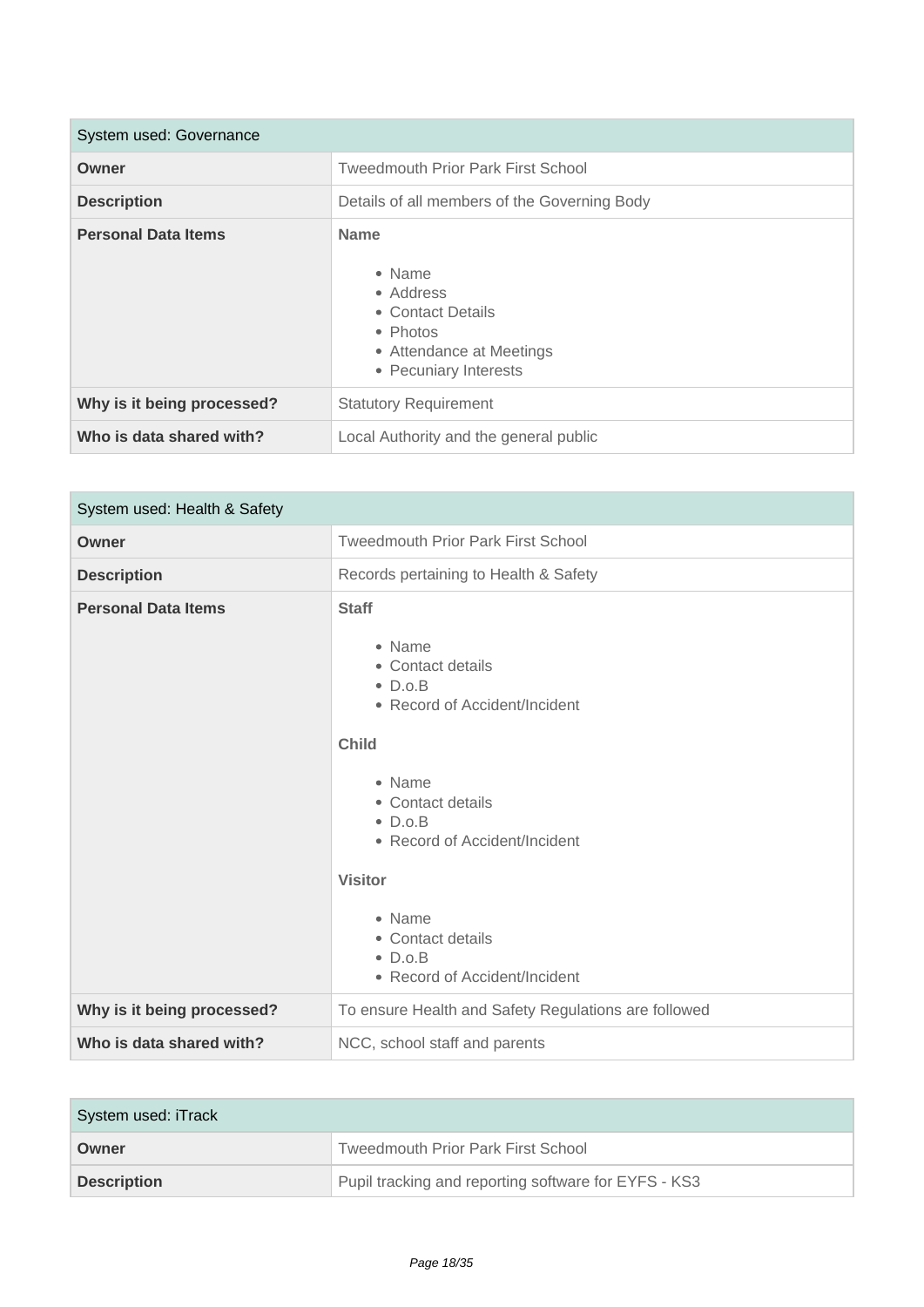| <b>Personal Data Items</b> | <b>Staff</b><br>• Name<br>• School<br>• Email<br>Pupil<br>• Name<br>$•$ Age<br>• Year<br>• Class<br>• Gender<br>• Performance data |
|----------------------------|------------------------------------------------------------------------------------------------------------------------------------|
| Why is it being processed? | To provide access to a range of online tracking and reporting tools.                                                               |
| Who is data shared with?   | N/A                                                                                                                                |

| System used: Lightspeed Internet Filtering |                                                                                                                                                                                              |
|--------------------------------------------|----------------------------------------------------------------------------------------------------------------------------------------------------------------------------------------------|
| Owner                                      | <b>Tweedmouth Prior Park First School</b>                                                                                                                                                    |
| <b>Description</b>                         | The Lightspeed Rockets provide DfE compliant Internet Filtering Services<br>for all schools connected to the Internet through NCC.                                                           |
| <b>Personal Data Items</b>                 | <b>Staff</b><br>• Name<br>• Machine name<br>• I/P address<br>• URLs visited<br>• School<br><b>Pupil</b><br>• Name<br>• Name<br>• Machine name<br>• I/P address<br>• URLs visited<br>• School |
| Why is it being processed?                 | Statutory requirement to filter Internet services for school users                                                                                                                           |
| Who is data shared with?                   | School leadership, LSCB and police if serious incident occurs                                                                                                                                |

| System used: Live Kitchen |                                                                                                                                                                                                                    |
|---------------------------|--------------------------------------------------------------------------------------------------------------------------------------------------------------------------------------------------------------------|
| Owner                     | <b>Tweedmouth Prior Park First School</b>                                                                                                                                                                          |
| <b>Description</b>        | Live kitchen provides a number of online tools for parents, pupils and<br>school staff to manage school meals. These include: Direct Debit cash<br>collection option Replaces dinner register and manages cash and |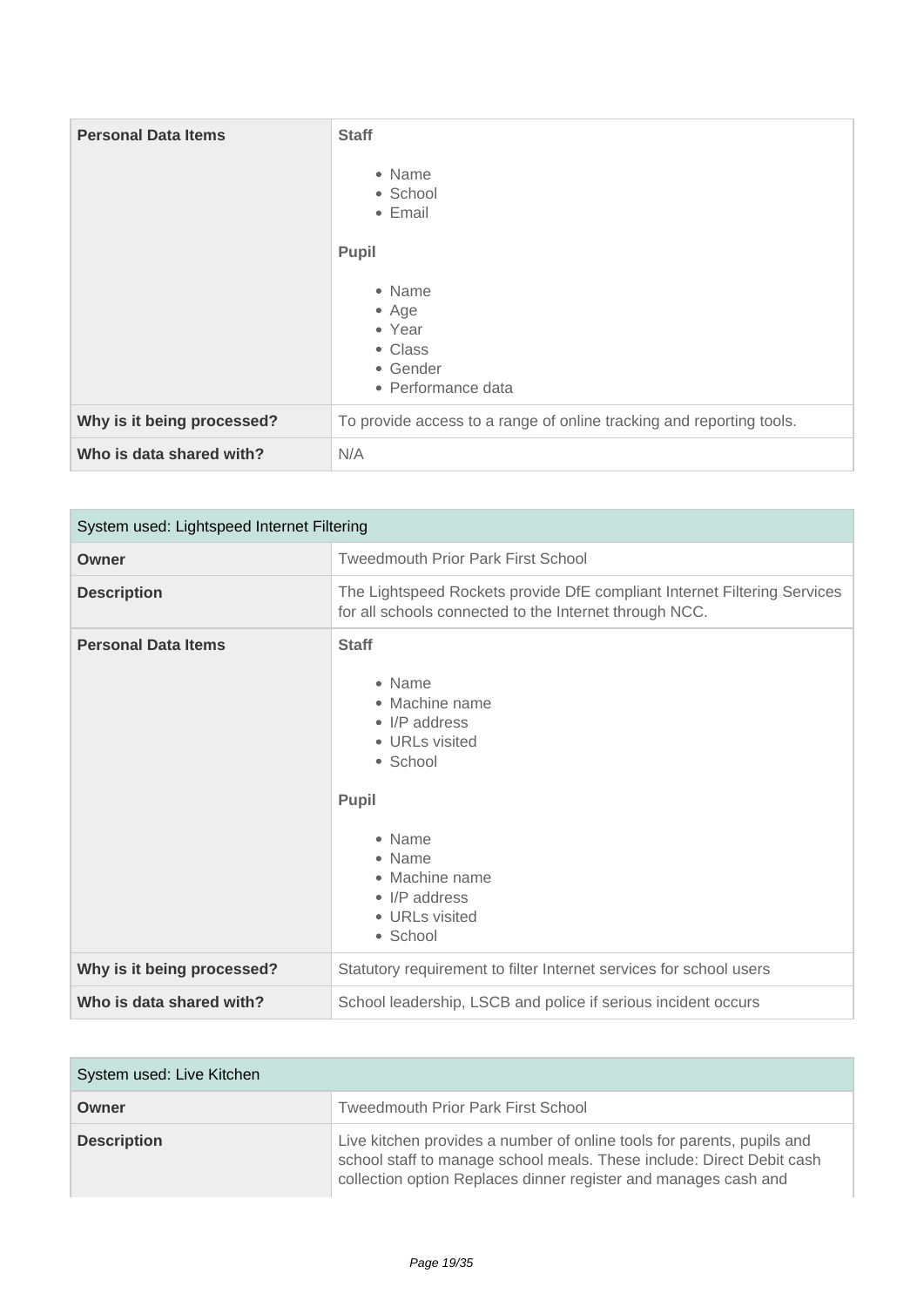|                            | cheques Account histories and payment reminders by email Pre-order<br>system for classroom whiteboards with branding Children get the meal of<br>their choice Controls food costs - waste is minimised Parents can log in<br>from home to view the menu, check their account and pre-order meals<br>Uptake graphs and reports help you track progress Lunchtimes are faster<br>and more organised Optional menu costing and nutritional analysis |
|----------------------------|--------------------------------------------------------------------------------------------------------------------------------------------------------------------------------------------------------------------------------------------------------------------------------------------------------------------------------------------------------------------------------------------------------------------------------------------------|
| <b>Personal Data Items</b> | <b>Pupil</b><br>• Name<br>$\bullet$ Age<br><b>Parent</b><br>• Name<br>• email address<br>• Payment detais if using direct debit                                                                                                                                                                                                                                                                                                                  |
| Why is it being processed? | To provide additional functionality and a better service to pupils and<br>parents at lunchtime.                                                                                                                                                                                                                                                                                                                                                  |
| Who is data shared with?   | School staff and NCC                                                                                                                                                                                                                                                                                                                                                                                                                             |

| System used: Local Authority moderation of work |                                                                                                                                                                                                                         |
|-------------------------------------------------|-------------------------------------------------------------------------------------------------------------------------------------------------------------------------------------------------------------------------|
| Owner                                           | <b>Tweedmouth Prior Park First School</b>                                                                                                                                                                               |
| <b>Description</b>                              | The Local Authority arranges a number of meetings with groups of<br>schools where pupil work is presented along with grades and cross<br>moderated to ensure consistency of assessment in schools across the<br>County. |
| <b>Personal Data Items</b>                      | <b>School</b><br>• Name<br><b>Staff</b><br>• Initials<br>Pupil<br>• Initials<br>• Gender<br>• Unique pupil number (UPN)                                                                                                 |
| Why is it being processed?                      | As part of the statutory? requires for assessment and moderation in<br>schools                                                                                                                                          |
| Who is data shared with?                        | Other NCC staff                                                                                                                                                                                                         |

| System used: Looked After Children Records - Paper |                                           |
|----------------------------------------------------|-------------------------------------------|
| Owner                                              | <b>Tweedmouth Prior Park First School</b> |
|                                                    |                                           |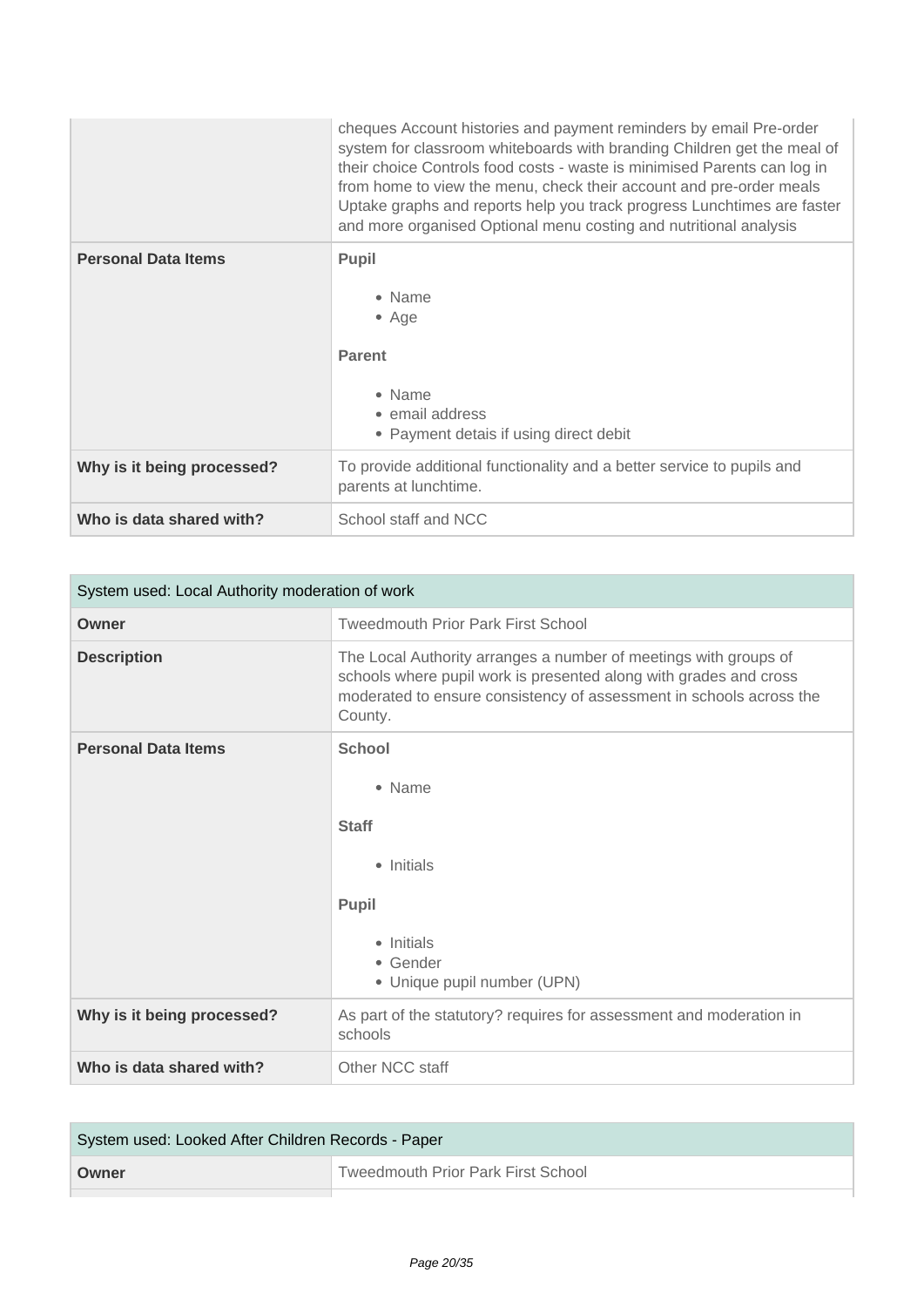| <b>Description</b>         | Information relating to children who are Looked After                                                                                                                                                                                                                                                       |
|----------------------------|-------------------------------------------------------------------------------------------------------------------------------------------------------------------------------------------------------------------------------------------------------------------------------------------------------------|
| <b>Personal Data Items</b> | <b>Pupils</b><br>• Name<br>• Date of Birth<br>• Address<br>• Personal Education Plan<br>• Health Needs<br>• Social Care Needs<br>• Educational Needs<br>• Family Background<br><b>Parents &amp; Carers</b><br>• Name<br>• Contact Details<br>• Address<br>$\bullet$<br><b>Staff</b><br>• Name<br>• Position |
|                            | <b>External Support Workers</b><br>• Name<br>• Organisation<br>• Position<br>• Address<br>• Contact Details                                                                                                                                                                                                 |
| Why is it being processed? | To support the education of children who are Looked After                                                                                                                                                                                                                                                   |
| Who is data shared with?   | Social Workers, Local Authority, Carers, Receiving School                                                                                                                                                                                                                                                   |

| System used: Mathletics _ online numeracy activities |                                                                                                                                                                                                                                                                                                                                                                                                                                                                                     |
|------------------------------------------------------|-------------------------------------------------------------------------------------------------------------------------------------------------------------------------------------------------------------------------------------------------------------------------------------------------------------------------------------------------------------------------------------------------------------------------------------------------------------------------------------|
| Owner                                                | <b>Tweedmouth Prior Park First School</b>                                                                                                                                                                                                                                                                                                                                                                                                                                           |
| <b>Description</b>                                   | Mathletics is a captivating online learning space providing students with<br>all the tools they need to be successful learners, both in the classroom<br>and beyond. Powerful courses aligned to the various National Curricula of<br>the UK & Ireland, from Foundation Stage to Key Stage 5, matched with<br>dynamic tools and reporting for teachers. Mathletics supports and caters<br>to each teacher's unique blend of student-driven learning and teacher-led<br>instruction. |
| <b>Personal Data Items</b>                           | <b>Pupil</b><br>• Name<br>• School<br>• Year group                                                                                                                                                                                                                                                                                                                                                                                                                                  |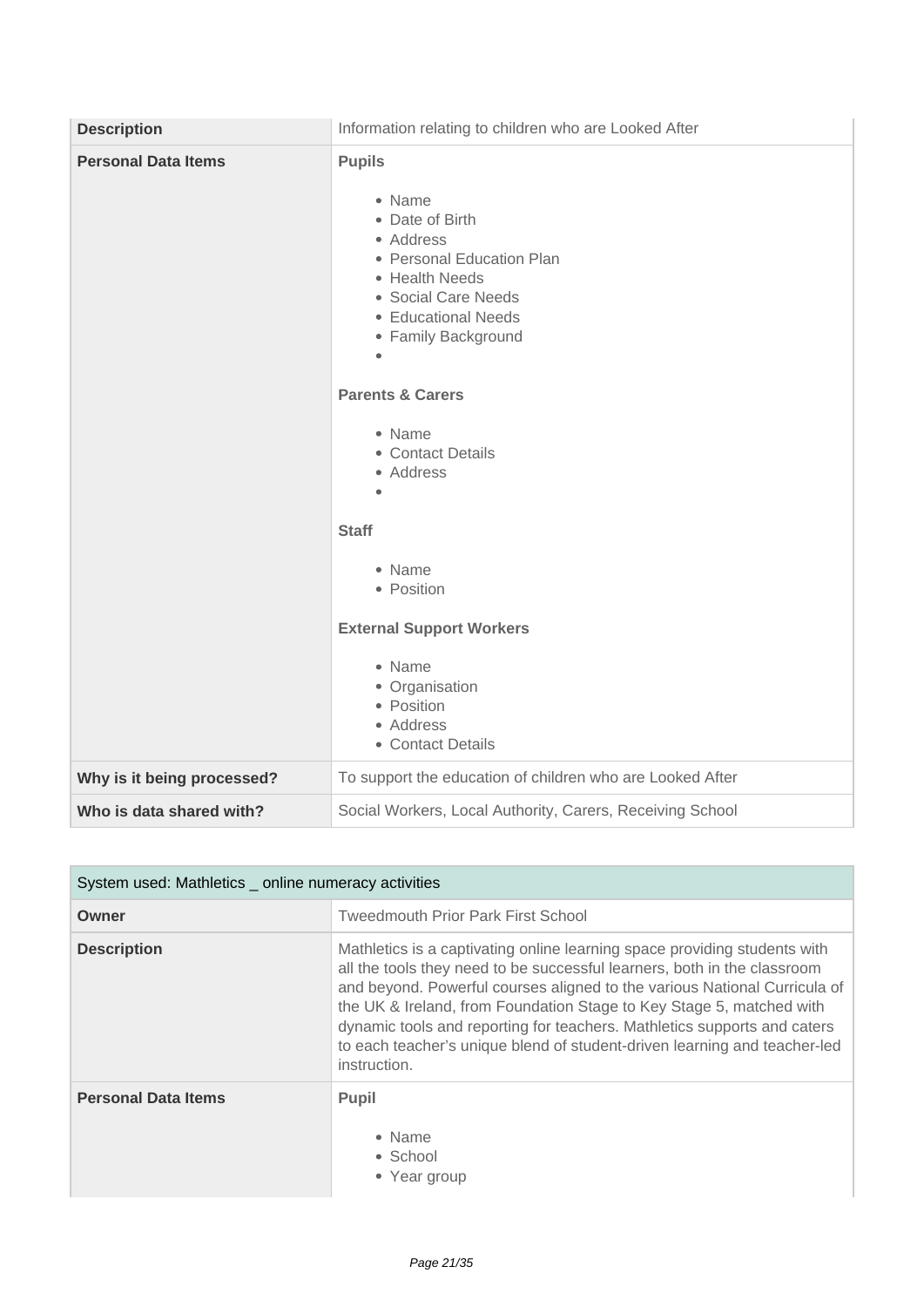|                            | • Test results                                                       |
|----------------------------|----------------------------------------------------------------------|
|                            | <b>Staff</b>                                                         |
|                            | • Name<br>• School                                                   |
| Why is it being processed? | To Provide secure individual access to the online learning materials |
| Who is data shared with?   | School staff                                                         |

| System used: Medical Files - Electronic |                                                                                                                                                                                                                                                                                                                                                                                                   |
|-----------------------------------------|---------------------------------------------------------------------------------------------------------------------------------------------------------------------------------------------------------------------------------------------------------------------------------------------------------------------------------------------------------------------------------------------------|
| Owner                                   | <b>Tweedmouth Prior Park First School</b>                                                                                                                                                                                                                                                                                                                                                         |
| <b>Description</b>                      | Information in respect of specific medical needs of an individual student                                                                                                                                                                                                                                                                                                                         |
| <b>Personal Data Items</b>              | <b>Pupils</b><br>• Name<br>• Date of Birth<br>• Address<br>• Health Needs<br>• Social Care Status<br>• Educational Needs<br>• Medical History<br>• Medication Details<br><b>Parents/Carers</b><br>• Name<br>• Address<br>• Contact Details<br><b>Staff</b><br>• Name<br>• Position<br><b>External Support Workers</b><br>• Name<br>• Organisation<br>• Position<br>• Address<br>• Contact Details |
| Why is it being processed?              | To ensure access to education                                                                                                                                                                                                                                                                                                                                                                     |
| Who is data shared with?                | Parents/Carers (as appropriate), Social Workers, Health Care<br>Professionals, receiving schools, LA workers (as appropriate)                                                                                                                                                                                                                                                                     |

System used: Medical Files - Paper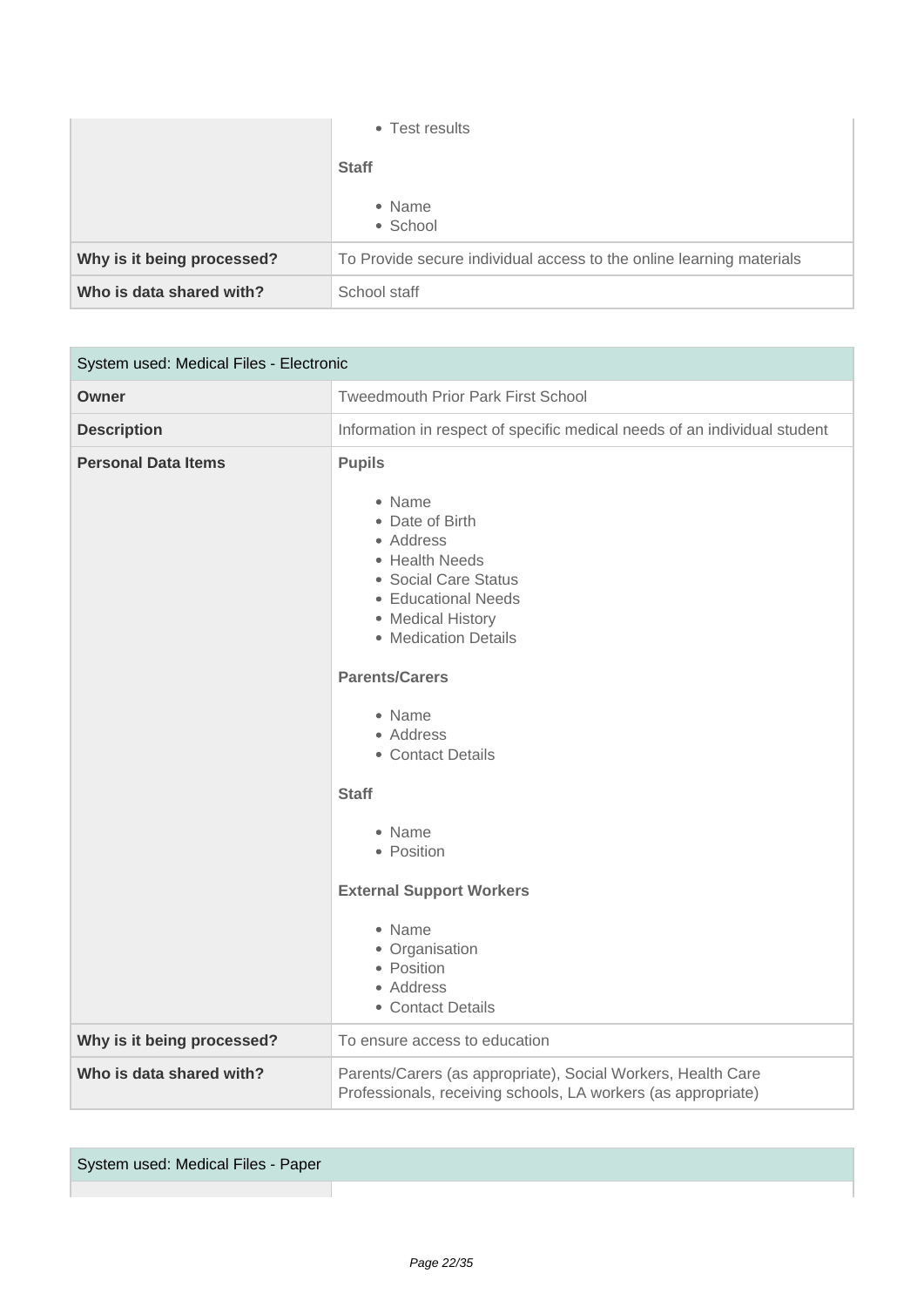| Owner                      | <b>Tweedmouth Prior Park First School</b>                                                                                                                                                                                                                                                                                                                                                         |
|----------------------------|---------------------------------------------------------------------------------------------------------------------------------------------------------------------------------------------------------------------------------------------------------------------------------------------------------------------------------------------------------------------------------------------------|
| <b>Description</b>         | Information in respect of specific medical needs of an individual student                                                                                                                                                                                                                                                                                                                         |
| <b>Personal Data Items</b> | <b>Pupils</b><br>• Name<br>• Date of Birth<br>• Address<br>• Health Needs<br>• Social Care Status<br>• Educational Needs<br>• Medical History<br>• Medication Details<br><b>Parents/Carers</b><br>• Name<br>• Address<br>• Contact Details<br><b>Staff</b><br>• Name<br>• Position<br><b>External Support Workers</b><br>• Name<br>• Organisation<br>• Position<br>• address<br>• Contact details |
| Why is it being processed? | To ensure access to education                                                                                                                                                                                                                                                                                                                                                                     |
| Who is data shared with?   | Parents/Carers (as appropriate); Social Workers; Health Care<br>Professionals, receiving schools, LA workers as appropriate                                                                                                                                                                                                                                                                       |

| System used: Medical log   |                                                                                                                                                                                  |
|----------------------------|----------------------------------------------------------------------------------------------------------------------------------------------------------------------------------|
| Owner                      | <b>Tweedmouth Prior Park First School</b>                                                                                                                                        |
| <b>Description</b>         | File of medical information for each child: asthma, medication<br>administered, heath care plans, risk assessments                                                               |
| <b>Personal Data Items</b> | <b>Pupil</b><br>$\bullet$ Name<br>• Inhaler / medication information (doseage)<br>$\bullet$ DOB<br>$\bullet$ Class<br>• Medical condition<br>• Signs and symptoms<br>• Treatment |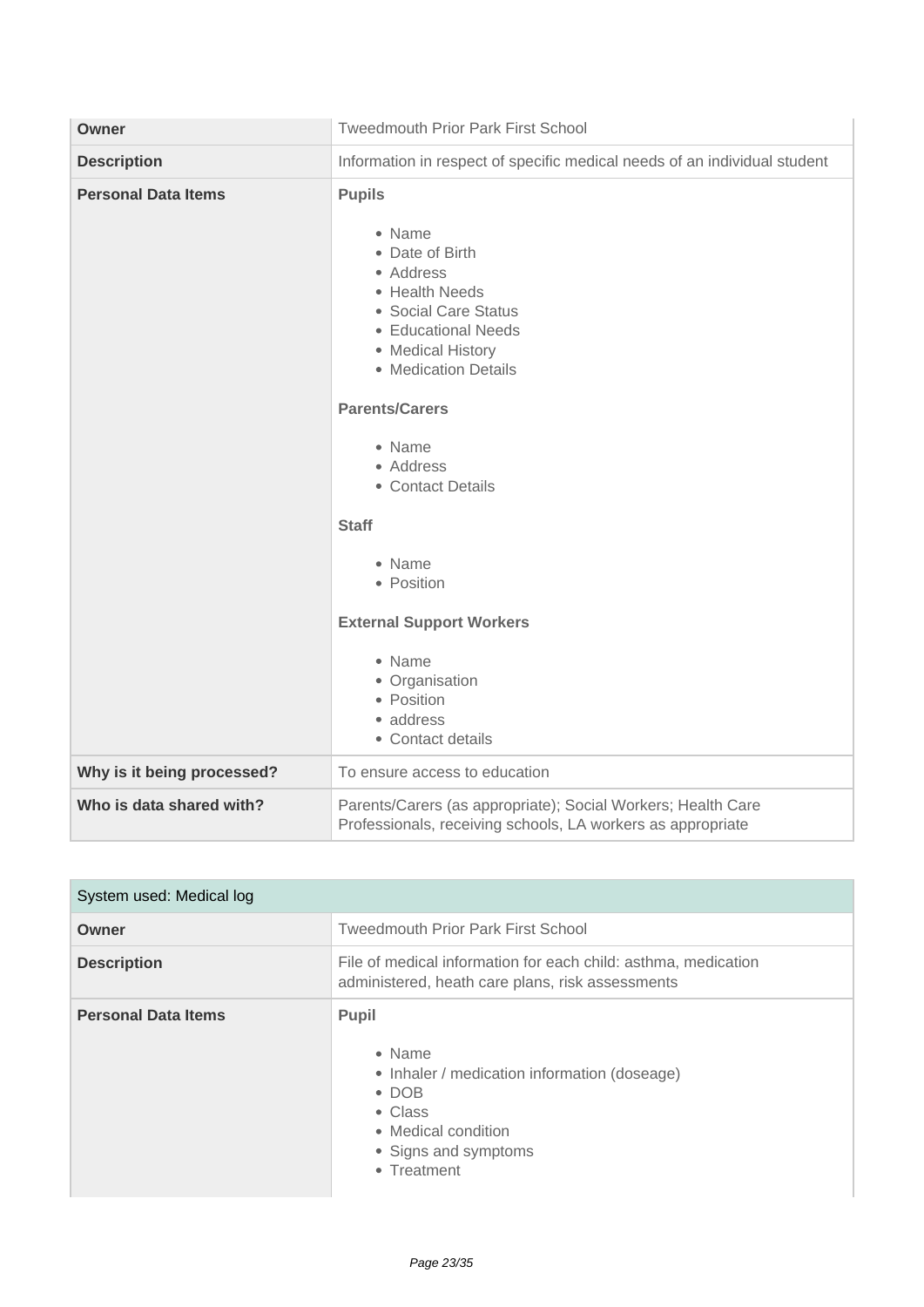|                            | • Parental consent<br>• Name of medication and dose<br>• Side effects<br>• Storage requirements<br>• Special equipment<br>• Testing needed<br>• Access to food drink<br>• Dietary requirement<br>• Staff support<br>• Contingency arrangements<br>• Family / emergency contacts<br>• Hazard<br>$\bullet$ Risk<br>• Control measures / risk evaluation |
|----------------------------|-------------------------------------------------------------------------------------------------------------------------------------------------------------------------------------------------------------------------------------------------------------------------------------------------------------------------------------------------------|
| Why is it being processed? | Health and safety of child                                                                                                                                                                                                                                                                                                                            |
| Who is data shared with?   | Staff, NCC and NHS professionals                                                                                                                                                                                                                                                                                                                      |

| System used: National Centre for Excellence in the Teaching of Mathematics (NCETM) |                                                                                                                                                                                                                                                                                                                                                                                                                                                                                                              |
|------------------------------------------------------------------------------------|--------------------------------------------------------------------------------------------------------------------------------------------------------------------------------------------------------------------------------------------------------------------------------------------------------------------------------------------------------------------------------------------------------------------------------------------------------------------------------------------------------------|
| Owner                                                                              | <b>Tweedmouth Prior Park First School</b>                                                                                                                                                                                                                                                                                                                                                                                                                                                                    |
| <b>Description</b>                                                                 | NCETM provides professional development for staff in the teaching of<br>Mathematics Children's chances of succeeding in education and life will<br>be maximised if they develop deep and lasting procedural and conceptual<br>mathematical understanding. The NCETM's teaching for mastery section<br>explains the rationale for this teaching approach, and presents case<br>studies from schools, together with interviews with teachers involved in<br>mastery projects through the Maths Hubs programme. |
| <b>Personal Data Items</b>                                                         | <b>Staff</b><br>• Name<br>• email address<br>• School                                                                                                                                                                                                                                                                                                                                                                                                                                                        |
| Why is it being processed?                                                         | To provide access to the wide range of resources available online.                                                                                                                                                                                                                                                                                                                                                                                                                                           |
| Who is data shared with?                                                           | Tribal and school staff.                                                                                                                                                                                                                                                                                                                                                                                                                                                                                     |

| System used: Nursery (Early Years) files |                                                                                                                    |
|------------------------------------------|--------------------------------------------------------------------------------------------------------------------|
| Owner                                    | <b>Tweedmouth Prior Park First School</b>                                                                          |
| <b>Description</b>                       | Early years registration information and funding informaiton for Early<br>Years entitlement, hours taken each week |
| <b>Personal Data Items</b>               | <b>Pupil</b><br>$\bullet$ Name<br>$\bullet$ DOB<br>• Gender<br>• Address<br>• Documents seen / recorded            |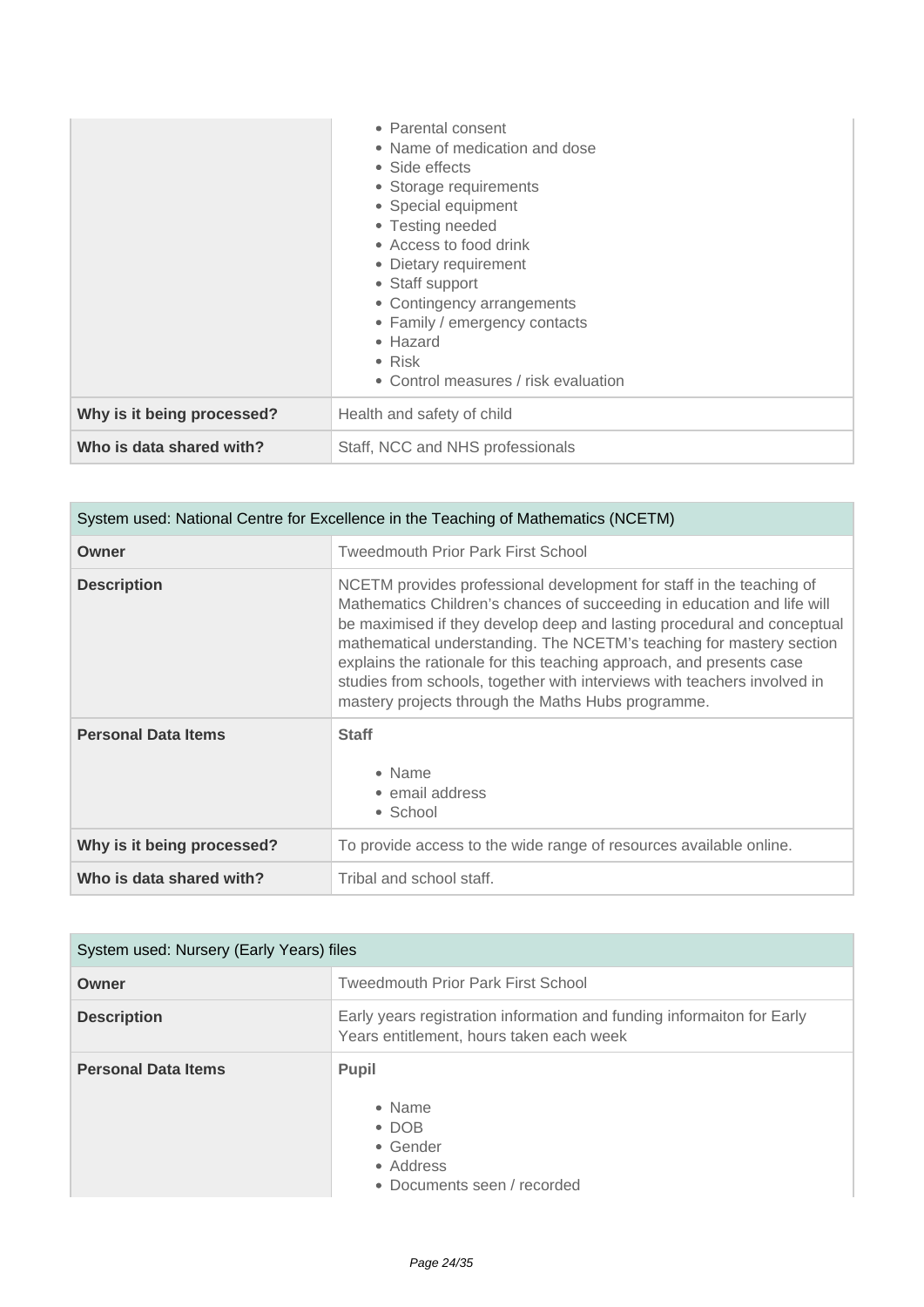|                            | • Parents Nat. Insurance Number<br>• Eligibility code<br>• Religion<br>• Email address<br>• Telephone number<br>• Parent work details<br>• Emergency contact details<br>• Former placements<br>• Medical information<br>• Ethnic origin<br>• SEN information<br>$\bullet$ EAL<br>• Armed forces<br>• Meal arrangements<br>• Parental consent: medicine, photos, website, school publications,<br>press, local excursions<br>• Start dates<br>• Desired sessions |
|----------------------------|-----------------------------------------------------------------------------------------------------------------------------------------------------------------------------------------------------------------------------------------------------------------------------------------------------------------------------------------------------------------------------------------------------------------------------------------------------------------|
| Why is it being processed? | To ensure registration of chidlren into school and that children receive<br>their entitlements                                                                                                                                                                                                                                                                                                                                                                  |
| Who is data shared with?   | School staff, NCC, outside agencies as required                                                                                                                                                                                                                                                                                                                                                                                                                 |

| System used: Personnel files |                                                                                                                                                                                                                                                                 |
|------------------------------|-----------------------------------------------------------------------------------------------------------------------------------------------------------------------------------------------------------------------------------------------------------------|
| Owner                        | <b>Tweedmouth Prior Park First School</b>                                                                                                                                                                                                                       |
| <b>Description</b>           | Information relating to staff employment                                                                                                                                                                                                                        |
| <b>Personal Data Items</b>   | <b>Staff</b><br>• Name<br>• Address<br>• Telephone number<br>• e-mail address<br>• National Insurance Number<br>• Qualifications<br>$\bullet$ DOB<br>• Contract<br>• Payroll no.<br>• Employment history<br>• References<br>• Leave of absence<br>• DBS checked |
| Why is it being processed?   | Necessary for employment                                                                                                                                                                                                                                        |
| Who is data shared with?     | NCC and/or HR provider and/or Payroll provider                                                                                                                                                                                                                  |

| System used: Phonics play |                                           |
|---------------------------|-------------------------------------------|
| Owner                     | <b>Tweedmouth Prior Park First School</b> |
|                           |                                           |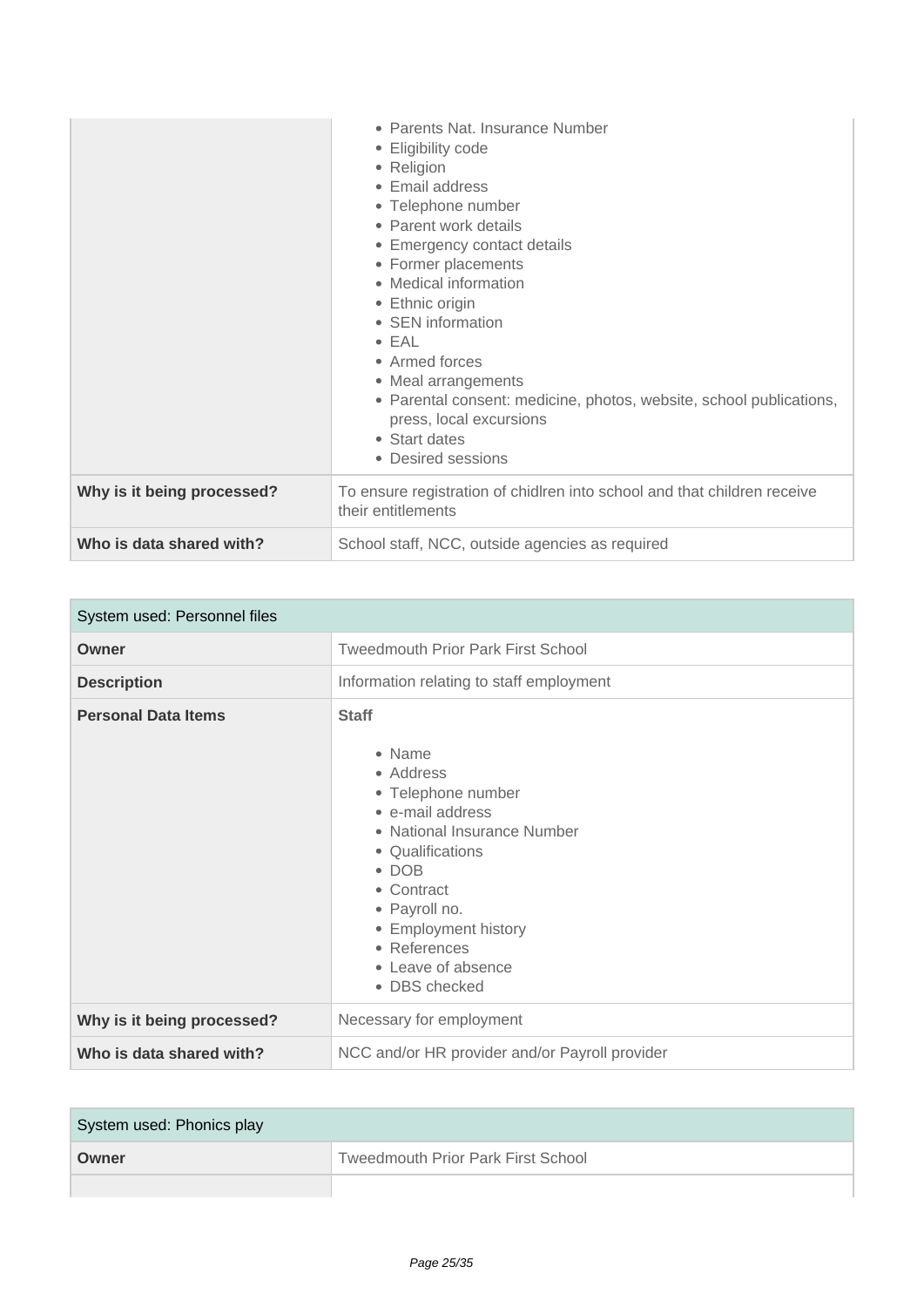| <b>Description</b>         | Interactive phonics games, phonics planning, assessment ideas and<br>many teaching ideas and resources to help children to learn |
|----------------------------|----------------------------------------------------------------------------------------------------------------------------------|
| <b>Personal Data Items</b> | <b>School</b><br>• Name<br>Pupil<br>• Name<br><b>Staff</b><br>• Name                                                             |
| Why is it being processed? | To provide access to online learning resources for pupils and staff.                                                             |
| Who is data shared with?   | <b>Staff</b>                                                                                                                     |

| System used: Photographs and videos of staff and pupils. |                                                                                                                                                        |
|----------------------------------------------------------|--------------------------------------------------------------------------------------------------------------------------------------------------------|
| Owner                                                    | <b>Tweedmouth Prior Park First School</b>                                                                                                              |
| <b>Description</b>                                       | Permission to display staff and pupil photographs (unnamed) and video<br>on the school website and social media platforms.                             |
| <b>Personal Data Items</b>                               | <b>Staff</b><br>• Name<br>• Photograph<br>• Video<br>Pupil<br>• Photograph (unnamed)<br>• Video (unnamed)<br><b>Governor</b><br>• Name<br>• Photograph |
| Why is it being processed?                               | To celebrate the life and work of the school.                                                                                                          |
| Who is data shared with?                                 | The public                                                                                                                                             |

| System used: PIRA - Rising stars (Wordblaze) |                                                                                                                                                                                                                                                                                                                                                |
|----------------------------------------------|------------------------------------------------------------------------------------------------------------------------------------------------------------------------------------------------------------------------------------------------------------------------------------------------------------------------------------------------|
| Owner                                        | <b>Tweedmouth Prior Park First School</b>                                                                                                                                                                                                                                                                                                      |
| <b>Description</b>                           | Reliably assess reading attainment and progress with termly standardised<br>reading tests Progress in Reading Assessment (PiRA) termly tests<br>produce standardised results and age related scores to enable schools to<br>track pupil progress term by term, predict future progress and benchmark<br>performance against national averages. |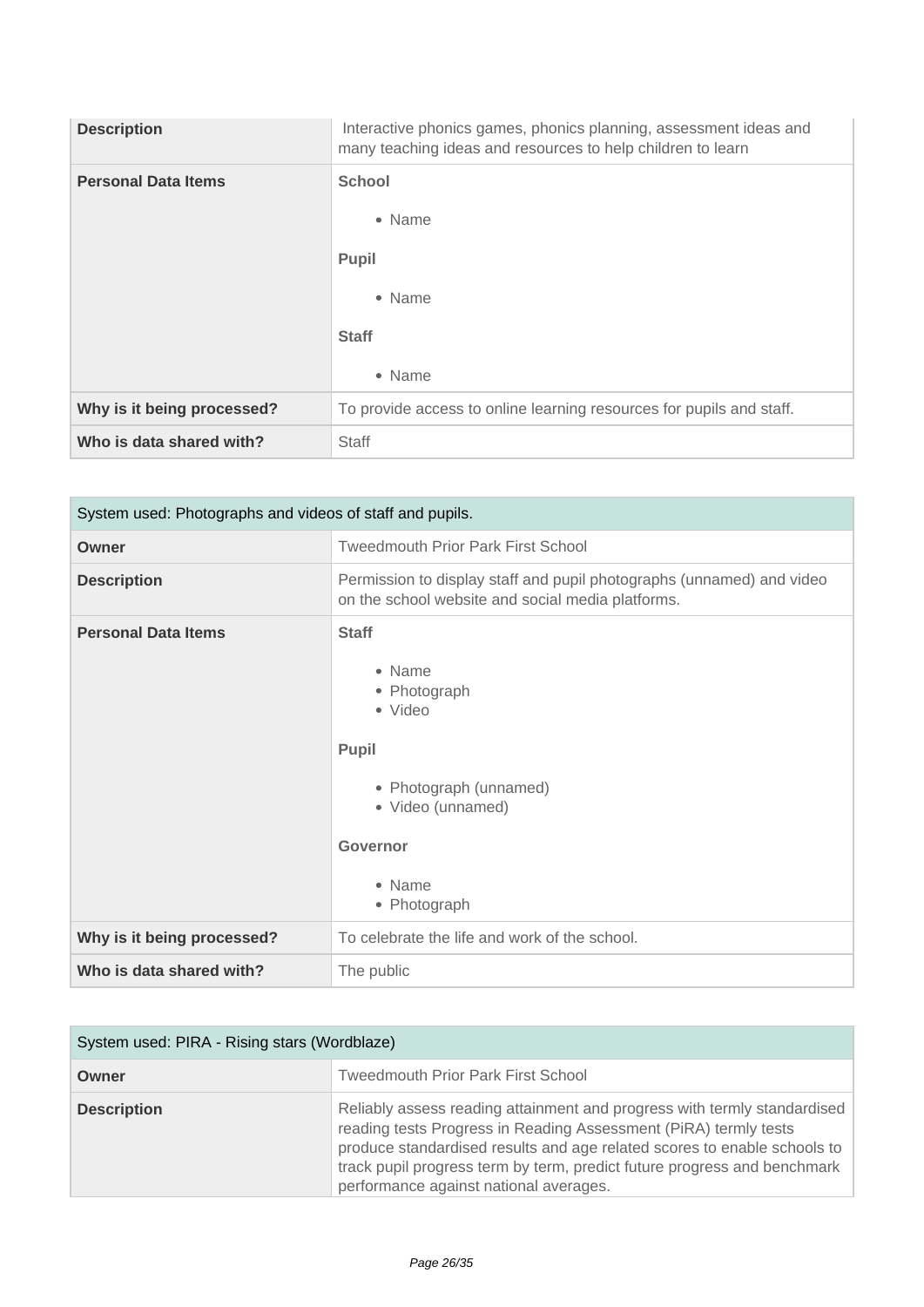| <b>Personal Data Items</b> | <b>School</b><br>• Name<br><b>Staff</b><br>• Name<br>• Job title<br>• email address<br>• Telephone number<br>Pupil<br>• Name<br>• Age<br>• Date of birth<br>• Gender<br>• Ethnic origin<br>• First Language<br>· Unique pupil number<br>• Pupil premium information |
|----------------------------|---------------------------------------------------------------------------------------------------------------------------------------------------------------------------------------------------------------------------------------------------------------------|
|                            | • Assessment results                                                                                                                                                                                                                                                |
| Why is it being processed? | To provide access to a range of Rising stars resources including PIRA for<br>standardised reading tests.                                                                                                                                                            |
| Who is data shared with?   | <b>Staff</b>                                                                                                                                                                                                                                                        |

| System used: Primary Site  |                                                                                                                                                                                                 |
|----------------------------|-------------------------------------------------------------------------------------------------------------------------------------------------------------------------------------------------|
| <b>Owner</b>               | <b>Tweedmouth Prior Park First School</b>                                                                                                                                                       |
| <b>Description</b>         | School website provider                                                                                                                                                                         |
| <b>Personal Data Items</b> | <b>Staff</b><br>• Name<br>• Photographs<br>· video<br><b>Pupils</b><br>• Name (unnamed)<br>• photographs<br>• Video<br><b>Governors</b><br>• Name<br>• Photographs<br>· video<br><b>Parents</b> |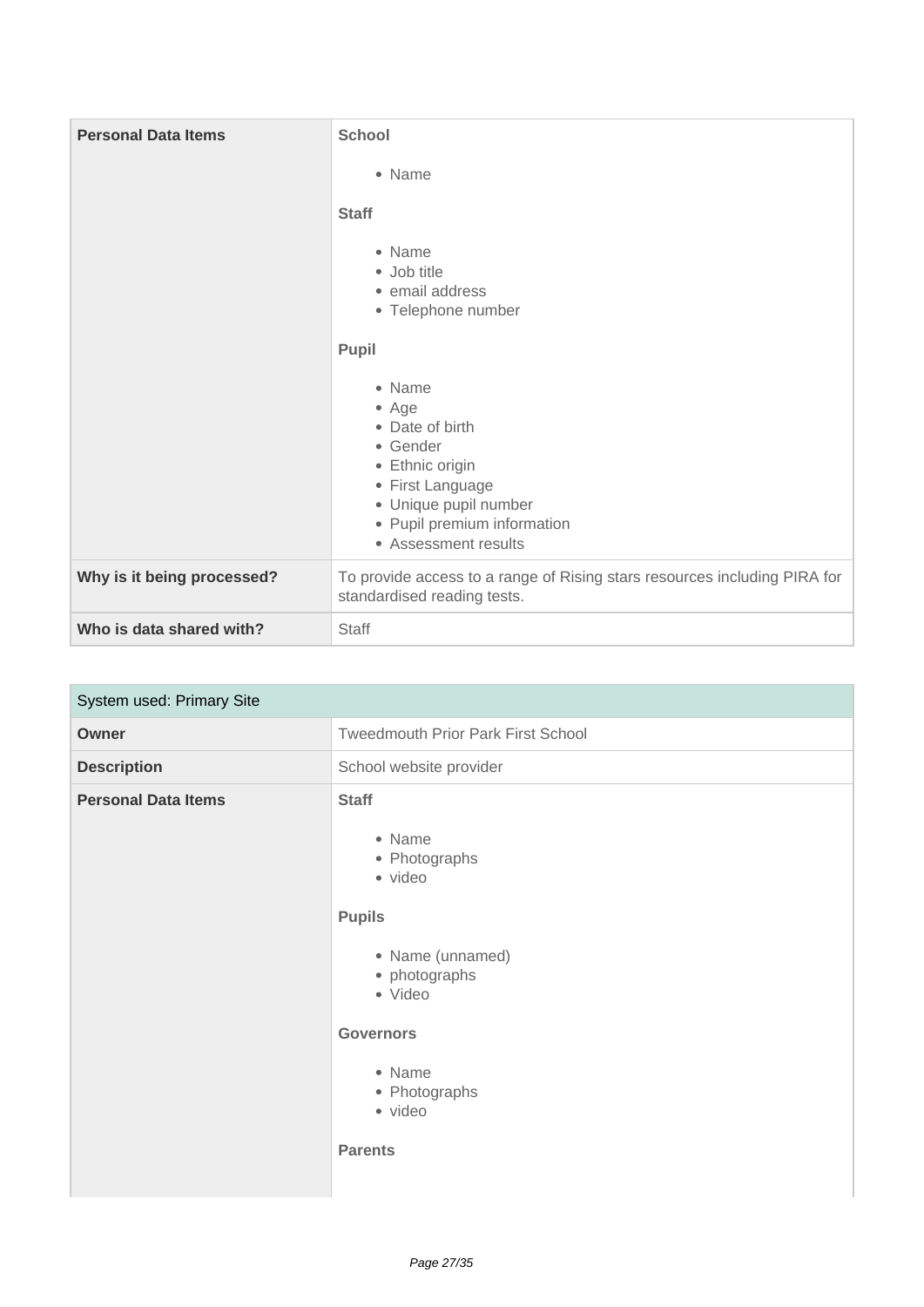|                            | • Name<br>• Photographs<br>• video  |
|----------------------------|-------------------------------------|
| Why is it being processed? | To promote and celebrate the school |
| Who is data shared with?   | Public                              |

| System used: Read Write Inc Website (www.ruthmiskin.com) |                                                                                                        |
|----------------------------------------------------------|--------------------------------------------------------------------------------------------------------|
| Owner                                                    | <b>Tweedmouth Prior Park First School</b>                                                              |
| <b>Description</b>                                       | A website linked to the scheme Read Write Inc which includes a staff<br>portal.                        |
| <b>Personal Data Items</b>                               | <b>Staff</b><br>$\bullet$ Name<br>• Address<br>$\bullet$ Email<br>• Telephone Number<br>$\bullet$ Role |
| Why is it being processed?                               | https://www.ruthmiskin.com/en/privacy-policy/                                                          |
| Who is data shared with?                                 | https://www.ruthmiskin.com/en/privacy-policy/                                                          |

| System used: Recruitment information |                                                                                                                                                                                           |
|--------------------------------------|-------------------------------------------------------------------------------------------------------------------------------------------------------------------------------------------|
| Owner                                | <b>Tweedmouth Prior Park First School</b>                                                                                                                                                 |
| <b>Description</b>                   | Part of the job application process                                                                                                                                                       |
| <b>Personal Data Items</b>           | <b>Name</b><br>• Name<br>$\bullet$ DOB<br>• Address<br>• Educational establishments attended<br>• Qualifications<br>• Disciplinary Records<br>• Appraisal Records<br>• Salary information |
| Why is it being processed?           | As part of the recruitment process                                                                                                                                                        |
| Who is data shared with?             | Governors/ shortlisting panel/ SIP/ HR                                                                                                                                                    |

| System used: Registers |                                                             |
|------------------------|-------------------------------------------------------------|
| Owner                  | <b>Tweedmouth Prior Park First School</b>                   |
| <b>Description</b>     | Daily register, after school club registers, lunch register |
|                        |                                                             |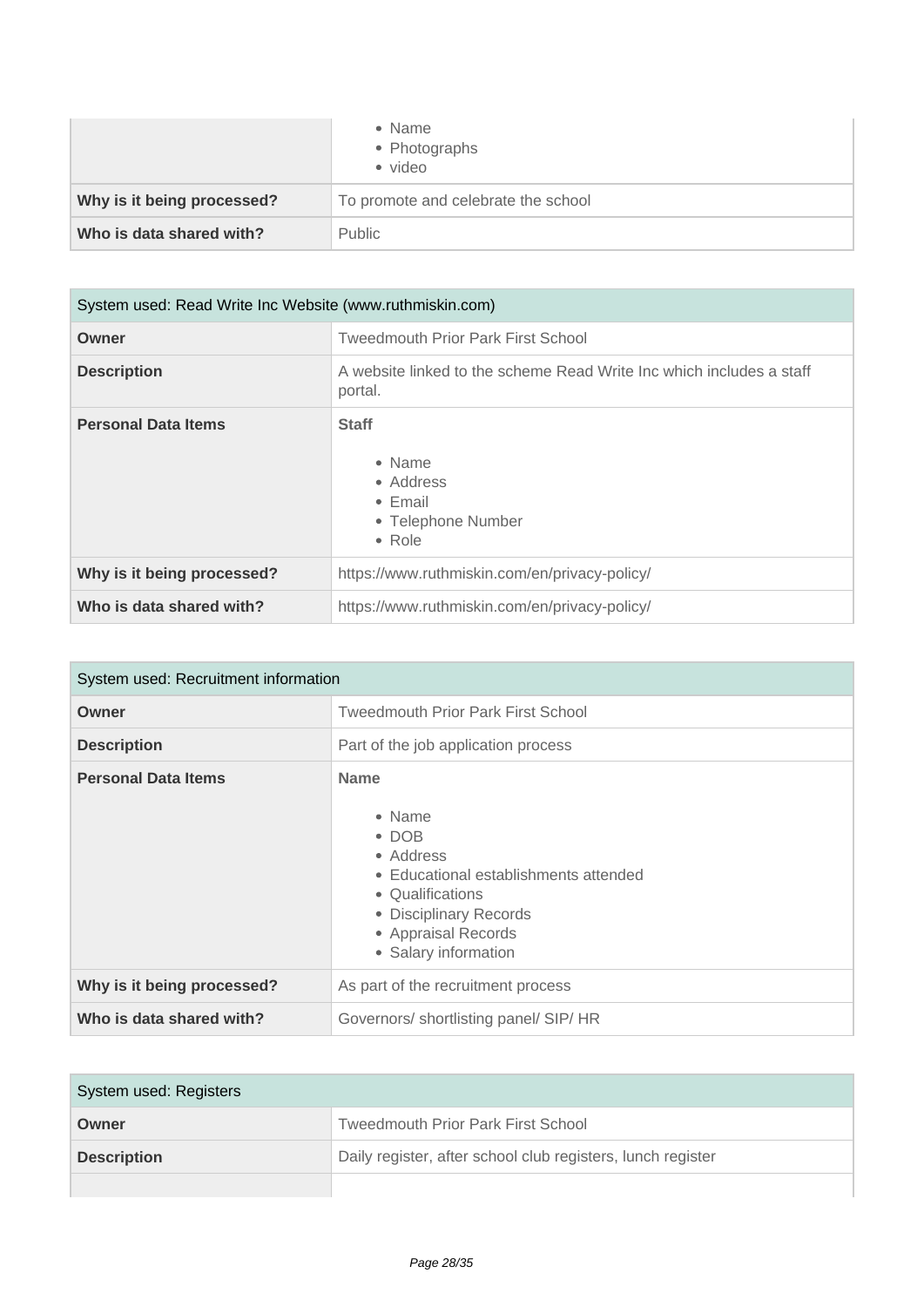| <b>Personal Data Items</b> | <b>Child</b><br>• Name<br>• Address<br>• Date of Birth<br>• Lunch Status<br>• Attendance |
|----------------------------|------------------------------------------------------------------------------------------|
| Why is it being processed? | To monitor children's attendance - legal obligation.                                     |
| Who is data shared with?   | School staff, after school club providers                                                |

| System used: School360     |                                                                                                                                                                                                                                                                                                                    |
|----------------------------|--------------------------------------------------------------------------------------------------------------------------------------------------------------------------------------------------------------------------------------------------------------------------------------------------------------------|
| Owner                      | <b>Tweedmouth Prior Park First School</b>                                                                                                                                                                                                                                                                          |
| <b>Description</b>         | Learning platform for Northumberland schools with links to 3rd party<br>educational resource providers.                                                                                                                                                                                                            |
| <b>Personal Data Items</b> | <b>Pupil</b><br>• Name<br>• School id<br>• Class/Group<br>• Year<br>• UPN (Unique Pupil Number)<br>$\bullet$ Gender<br>• Attendance (If School360 used for registration)<br>• Pupil concern reports<br>• EYFS reflections<br><b>Staff</b><br>• Name<br>• Staff Alternative e-mail address<br>• Teacher pupil notes |
| Why is it being processed? | To facilitate setting up and access to the County learning platform -<br>School360                                                                                                                                                                                                                                 |
| Who is data shared with?   | SIMs Wonde Frog Learning Just 2 easy Interactive Resources                                                                                                                                                                                                                                                         |

| System used: Schoolcomms   |                                                              |
|----------------------------|--------------------------------------------------------------|
| Owner                      | <b>Tweedmouth Prior Park First School</b>                    |
| <b>Description</b>         | Communication app for parents                                |
| <b>Personal Data Items</b> | <b>Pupil</b><br>• Name<br>• Attendance data<br><b>Parent</b> |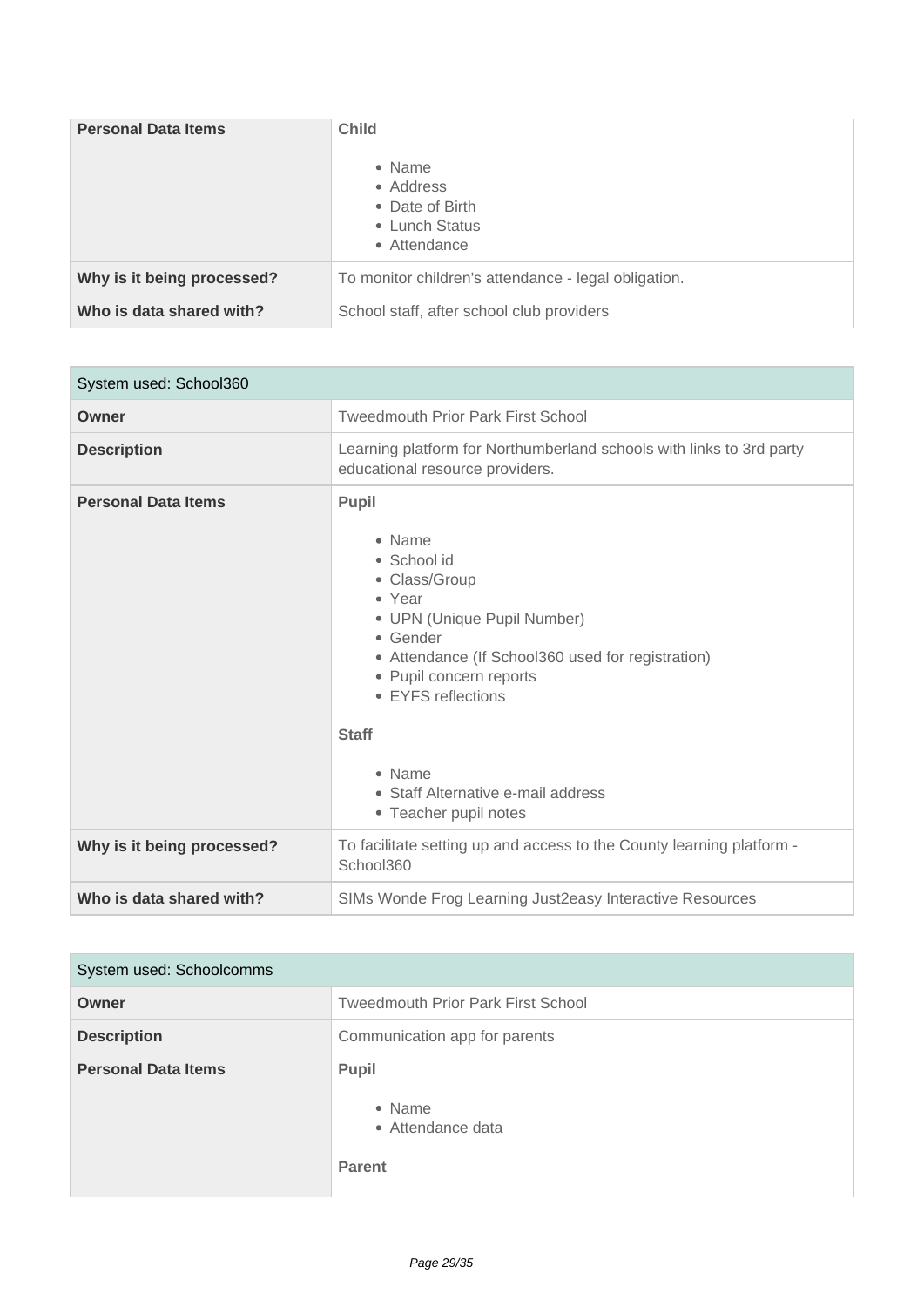|                            | • Name<br>• Address<br>• e-mail address<br>• Mobile number                                                                                                                                                                                                                                                                                                                                                                                                               |
|----------------------------|--------------------------------------------------------------------------------------------------------------------------------------------------------------------------------------------------------------------------------------------------------------------------------------------------------------------------------------------------------------------------------------------------------------------------------------------------------------------------|
| Why is it being processed? | To allow regular communication between the school and parent, plus<br>attendance data and payment information if the school chooses these<br>modules.                                                                                                                                                                                                                                                                                                                    |
| Who is data shared with?   | 'We may pass your own details to another organisation to supply/deliver<br>products or services you have purchased and/or to provide after-sales<br>service. We share data with our Payments Processing Service Providers<br>when you make a purchase using our Payments module. This information<br>will be used to authenticate you as a cardholder when making credit or<br>debit card transactions. This data includes name, mobile phone number,<br>email address.' |

| System used: SEND electronic records |                                                                                                                                                                                                                                                                                                                                                                          |
|--------------------------------------|--------------------------------------------------------------------------------------------------------------------------------------------------------------------------------------------------------------------------------------------------------------------------------------------------------------------------------------------------------------------------|
| Owner                                | <b>Tweedmouth Prior Park First School</b>                                                                                                                                                                                                                                                                                                                                |
| <b>Description</b>                   | Records relating to Special Educational Needs and Disability for individual<br>pupils                                                                                                                                                                                                                                                                                    |
| <b>Personal Data Items</b>           | <b>Pupils</b><br>• Name<br>• Date of Birth<br>• Address<br>• Health Needs<br>• Social Care Status<br>• Educational Needs<br>• SEND History<br><b>Parents / Carers</b><br>• Name<br>• Address<br>• Contact details<br><b>Staff</b><br>• Name<br>• Position<br><b>External Support Workers</b><br>• Name<br>• Organisation<br>• Position<br>• Address<br>• Contact details |
| Why is it being processed?           | To ensure appropriate levels of support for the student in relation SEND<br>needs                                                                                                                                                                                                                                                                                        |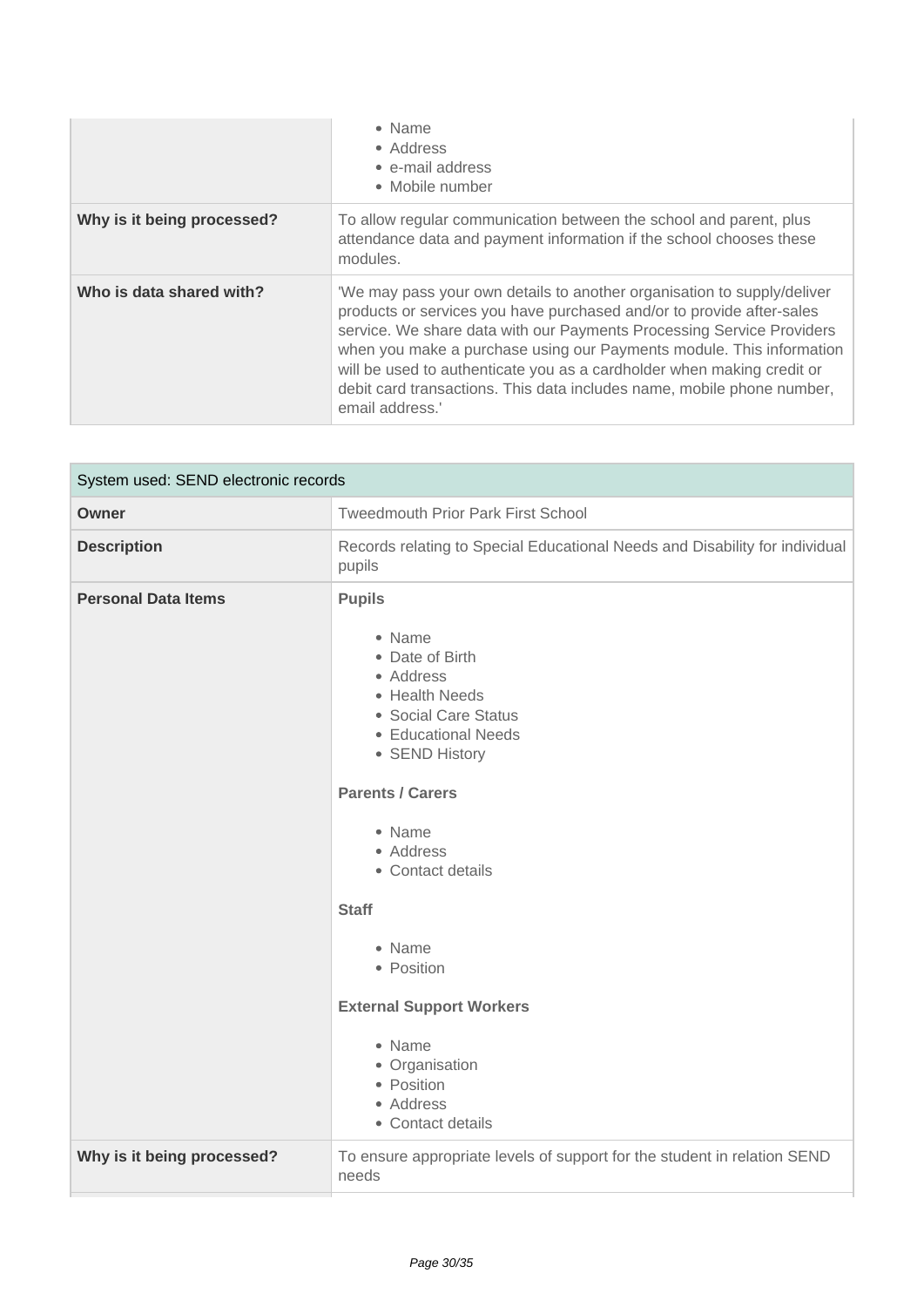| Who is data shared with? | Parents/Carers as appropriate; Social Workers; Health Care    |
|--------------------------|---------------------------------------------------------------|
|                          | Professionals; Receiving Schools; Youth Offending Teams (case |
|                          | dependent); LA Workers as appropriate                         |

| System used: Send Paper Records |                                                                                                                                                                                                                                                                                                                                                                             |
|---------------------------------|-----------------------------------------------------------------------------------------------------------------------------------------------------------------------------------------------------------------------------------------------------------------------------------------------------------------------------------------------------------------------------|
| Owner                           | <b>Tweedmouth Prior Park First School</b>                                                                                                                                                                                                                                                                                                                                   |
| <b>Description</b>              | Records relating to individual pupil's SEND history                                                                                                                                                                                                                                                                                                                         |
| <b>Personal Data Items</b>      | Pupil<br>• Name<br>• Date Of Birth<br>• Address<br>• Medical Information<br>• Health & Social Care<br>• Specific Educational Needs<br>• Interventions In Place<br><b>Parents</b><br>• Name<br>• Address<br>• Contact Details<br><b>Staff</b><br>• Name<br>• Position<br><b>External Support</b><br>• Name<br>• Organisation<br>• Position<br>• Address<br>• Contact Details |
| Why is it being processed?      | To support educational entitlement to meet statutory obligations                                                                                                                                                                                                                                                                                                            |
| Who is data shared with?        | Case workers, Parents, local Authority and Receiving Schools                                                                                                                                                                                                                                                                                                                |

| System used: SIMS          |                                                                                                                                                                                                                                               |
|----------------------------|-----------------------------------------------------------------------------------------------------------------------------------------------------------------------------------------------------------------------------------------------|
| Owner                      | <b>Tweedmouth Prior Park First School</b>                                                                                                                                                                                                     |
| <b>Description</b>         | SIMS is a management information system used by maintained schools in<br>the UK. It provides, teachers, senior leaders and support staff with the<br>tools to efficiently manage daily school life and drive improvement in their<br>schools. |
| <b>Personal Data Items</b> | <b>Pupil</b>                                                                                                                                                                                                                                  |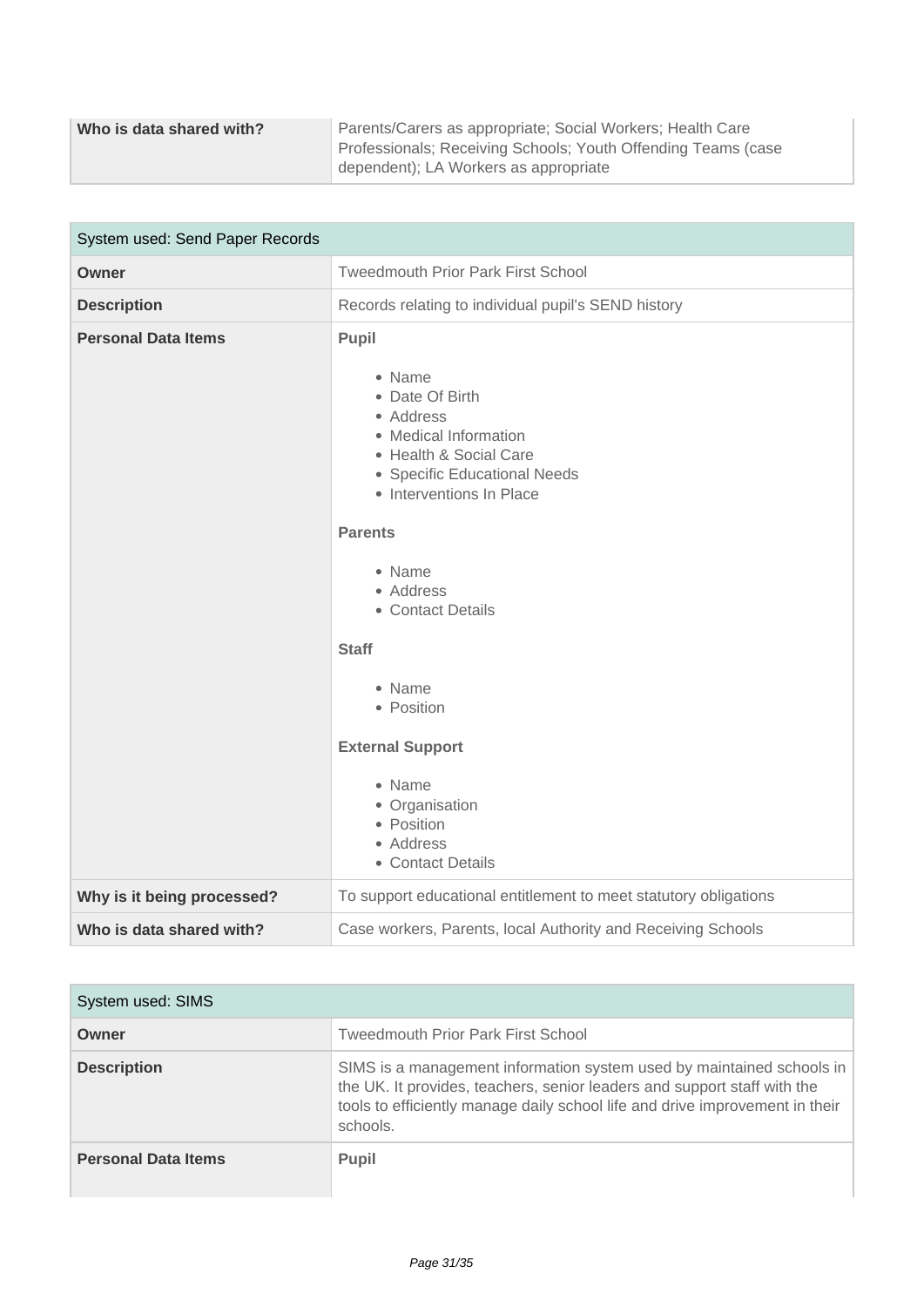- Name
- Date of birth
- Address
- Title
- Gender
- Class
- Year
- Parent/carer name
- UPN
- Dietary Requirements
- Medical information
- Attendance/exclusion
- FSM
- SEN
- Assessment information
- Child Protection Plan
- School history
- Looked After Information

### **Parent/Carer**

- Name
- Address
- Phone number
- email address
- Gender
- Title
- DOB
- Parental responsibility
- Language
- Occupation

#### **Staff**

- Name
- Address
- Phone number
- email address
- Title
- Gender
- DOB
- NI Number
- Ethnicity
- Bank Account Information
- Qualifications
- Disability & Medical Information
- Religion
- Marital status
- Language
- Passport Information
- Dietary requirements
- Absences
- Car information
- Next of Kin
- Payroll number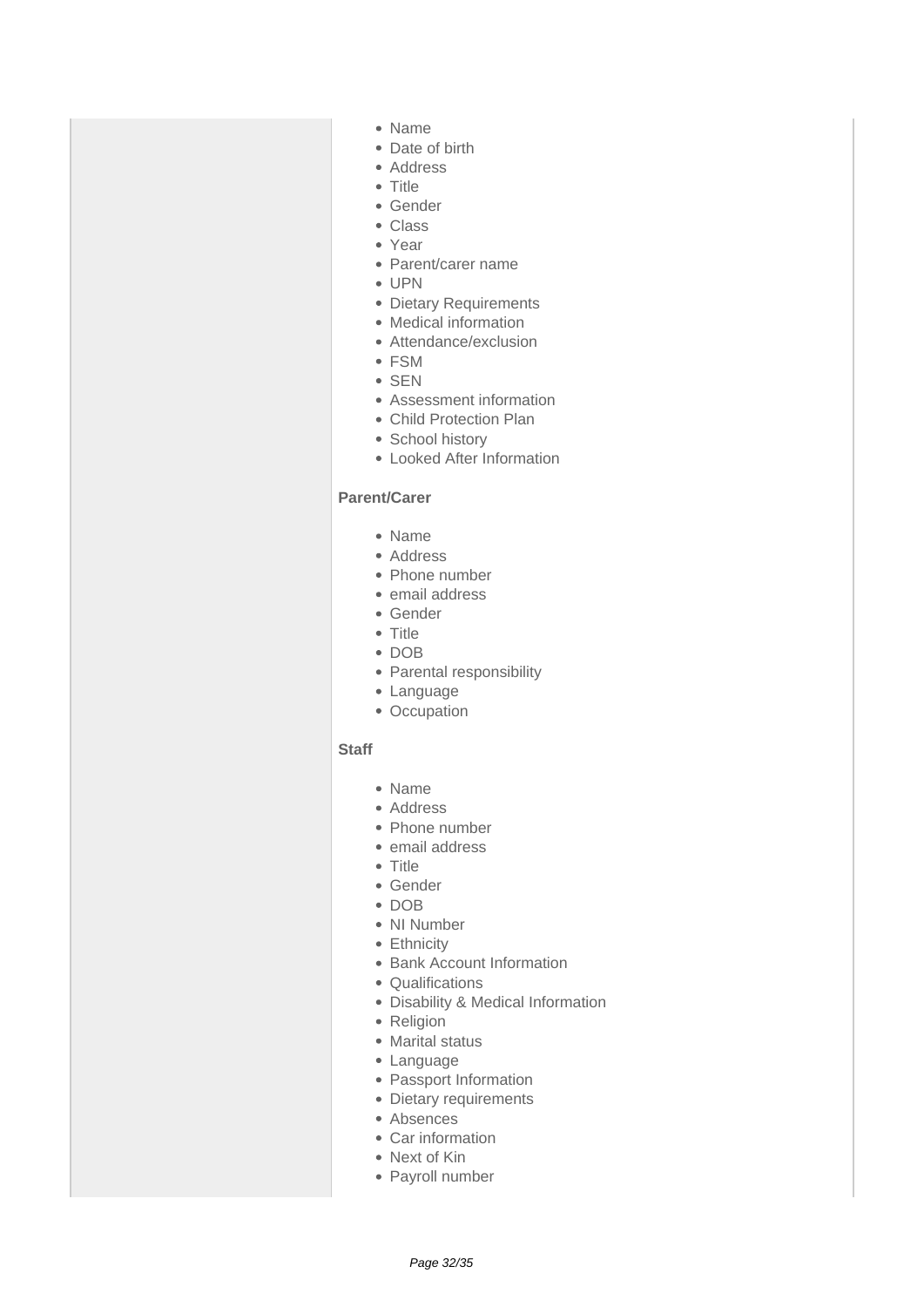|                            | • DBS Information                                                                                                              |
|----------------------------|--------------------------------------------------------------------------------------------------------------------------------|
| Why is it being processed? | Processing of this data is necessary for the completion of a public task<br>and for the school to meet statutory requirements. |
| Who is data shared with?   | <b>Parents</b>                                                                                                                 |

| System used: Thrive        |                                                                                                                                                                       |
|----------------------------|-----------------------------------------------------------------------------------------------------------------------------------------------------------------------|
| <b>Owner</b>               | <b>Tweedmouth Prior Park First School</b>                                                                                                                             |
| <b>Description</b>         | Social and Emotional Screening Programme                                                                                                                              |
| <b>Personal Data Items</b> | <b>Pupil</b><br>• Name<br>$\bullet$ DOB<br>• Class<br>• Year Group<br>$\bullet$ UPN<br>• Assessment information<br>$\bullet$ LAC<br><b>Staff</b><br>• Name<br>• Class |
| Why is it being processed? | Social & emotional development tracking                                                                                                                               |
| Who is data shared with?   | School staff                                                                                                                                                          |

| System used: Times Tables Rock Stars |                                                                                                                                           |
|--------------------------------------|-------------------------------------------------------------------------------------------------------------------------------------------|
| Owner                                | <b>Tweedmouth Prior Park First School</b>                                                                                                 |
| <b>Description</b>                   | Online times tables practice and testing.                                                                                                 |
| <b>Personal Data Items</b>           | <b>Staff</b><br>• Name<br>• Email address<br>• School name<br>• School address<br><b>Pupil</b><br>• Name<br>• Year group<br>• Maths group |
| Why is it being processed?           | To provide access to online learning tool.                                                                                                |
| Who is data shared with?             | <b>Staff</b>                                                                                                                              |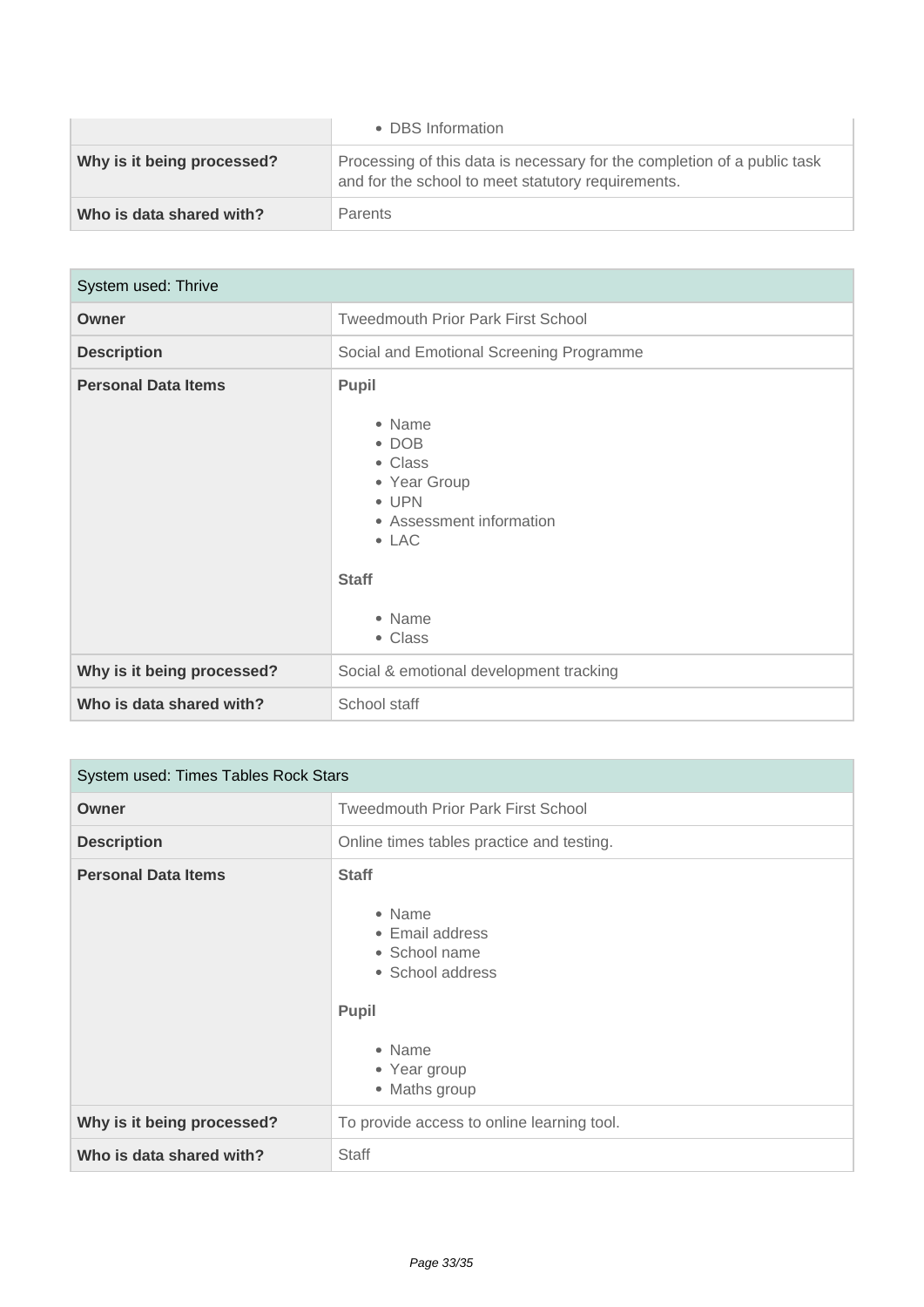| System used: Visitor book  |                                                                                                           |
|----------------------------|-----------------------------------------------------------------------------------------------------------|
| Owner                      | <b>Tweedmouth Prior Park First School</b>                                                                 |
| <b>Description</b>         | Log of all visitors into school / fire regulations                                                        |
| <b>Personal Data Items</b> | <b>Visitor</b><br>• Name<br>• Date and time<br>• Car registration<br>• Purpose of visit<br>• Company<br>٠ |
| Why is it being processed? | Safeguarding, health and safety, fire regulations                                                         |
| Who is data shared with?   | School staff, visitors                                                                                    |

m.

| System used: White Rose Maths |                                                                                                                                                                                                                                                                                                                                                                                                                                                                                                                                                                                                                                                                                               |
|-------------------------------|-----------------------------------------------------------------------------------------------------------------------------------------------------------------------------------------------------------------------------------------------------------------------------------------------------------------------------------------------------------------------------------------------------------------------------------------------------------------------------------------------------------------------------------------------------------------------------------------------------------------------------------------------------------------------------------------------|
| Owner                         | <b>Tweedmouth Prior Park First School</b>                                                                                                                                                                                                                                                                                                                                                                                                                                                                                                                                                                                                                                                     |
| <b>Description</b>            | Influenced, inspired and informed by the work of leading maths<br>researchers and practitioners across the world, White Rose Maths brings<br>together a team of highly experienced and passionate maths teaching<br>experts to train, guide, help and support all those who want to make<br>change happen in their schools. We're guessing that might include YOU!<br>If so, we offer you in-depth training programmes, a vast bank of clear,<br>practical resources (many of them available free of charge), and the<br>bespoke support you want and need to keep raising the bar. We'll not<br>only make your job a whole lot simpler, we'll help you change the future<br>for every child. |
| <b>Personal Data Items</b>    | <b>Teacher</b><br>• Name<br>• Date of Birth<br>• Gender<br>• Email address<br>• Payment details<br><b>Child</b><br>• Name<br>• Age<br>• Gender<br>• Email address<br><b>Parent</b><br>• Name<br>• Age<br>• Gender<br>• Email address                                                                                                                                                                                                                                                                                                                                                                                                                                                          |